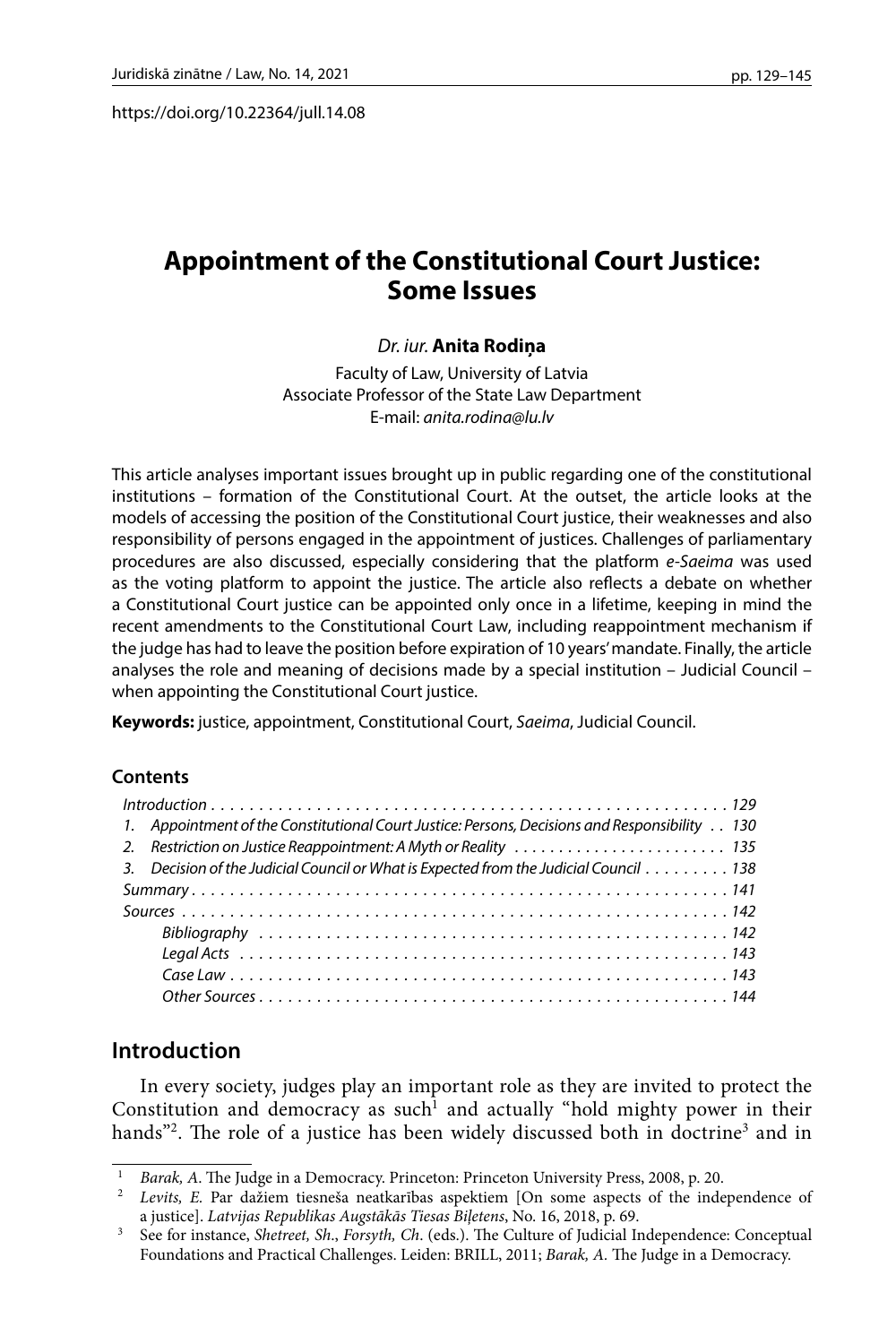practice.4 No doubt, persons who engage in selection and appointment of the justice or in process which leads to granting this special status, undertake an immense responsibility.

Considering the special role of the Constitutional Court in the state, all the countries with Constitutional Courts employing a special model of European constitutional control always put great emphasis on appointment of the justice of that court. Latvia is no exception in this regard, and appointment of the Constitutional Court justice, particularly considering the entire process, always entails some "excitement" for persons who are directly involved in the process or observe it.

Appointment of the Constitutional Court justice, discussions on candidates and appointment of the justice saw a lot of novelties on the second half of 2020. Firstly, there were five candidates running for the position of the justice. Almost each coalition party and opposition members offered their candidates, a move unprecedented so far. Besides, the Constitutional Court justice failed to be appointed in seven election rounds. Secondly, appointment of the Constitutional Court justice allowed returning to an issue debated many years ago, namely, if a person who had once assumed a position of the Constitutional Court justice can be reappointed. Thirdly, the Judicial Council for the first time in its history created a new formula of decision – its opinion – when presenting its point of view on the candidates of justice.

## **1. Appointment of the Constitutional Court Justice: Persons, Decisions and Responsibility**

In order to ensure building of competent and independent Constitutional Court, all countries usually put a lot of effort in formation of corps of the Constitutional Court judges. It cannot be denied that the Constitutional Court may fulfil its mission only if the justices are impartial and independent from politicians, persons who have appointed them, and are free from any external influence.<sup>5</sup> An independent court is an essential guarantee of democracy and freedom in each country.6 Also experience of the European Court of Human Rights recognises the appointment of the justice as one of the elements of the judge's independence.<sup>7</sup>

<sup>4</sup> See for instance, Judgement of 18 January 2010 by the Constitutional Court of the Republic of Latvia in case No. 2009-11-01. Available: [https://www.satv.tiesa.gov.lv/web/viewer.html?file=/](https://www.satv.tiesa.gov.lv/web/viewer.html?file=/wp-content/uploads/2009/05/2009-11-01_Spriedums_ENG.pdf#search=2009-11-01 [last) [wp-content/uploads/2009/05/2009-11-01\\_Spriedums\\_ENG.pdf#search=2009-11-01 \[last](https://www.satv.tiesa.gov.lv/web/viewer.html?file=/wp-content/uploads/2009/05/2009-11-01_Spriedums_ENG.pdf#search=2009-11-01 [last) viewed 28.03.2021]; Judgement of 14 December 2010 by the Constitutional Court of the Republic of Latvia in case No. 2010-39-01. Available: [https://www.satv.tiesa.gov.lv/web/viewer.html?file=/](https://www.satv.tiesa.gov.lv/web/viewer.html?file=/wp-content/uploads/2010/05/2010-39-01_Spriedums_ENG.pdf#search=2010-39-01) [wp-content/uploads/2010/05/2010-39-01\\_Spriedums\\_ENG.pdf#search=2010-39-01](https://www.satv.tiesa.gov.lv/web/viewer.html?file=/wp-content/uploads/2010/05/2010-39-01_Spriedums_ENG.pdf#search=2010-39-01) [last viewed 28.03.2021]; Judgement of 26 October 2017 by the Constitutional Court of the Republic of Latvia in case No. 2016-31-01. Available: [https://www.satv.tiesa.gov.lv/web/viewer.html?file=/wp-content/](https://www.satv.tiesa.gov.lv/web/viewer.html?file=/wp-content/uploads/2016/12/2016-31-01_Judgment_ENG-3.pdf#search=2016-31-01 [last) [uploads/2016/12/2016-31-01\\_Judgment\\_ENG-3.pdf#search=2016-31-01 \[last](https://www.satv.tiesa.gov.lv/web/viewer.html?file=/wp-content/uploads/2016/12/2016-31-01_Judgment_ENG-3.pdf#search=2016-31-01 [last) viewed 28.03.2021].

<sup>5</sup> *Schwartz, H*., *Lee, H. P.* (eds.). The Struggle for Constitutional Justice in Post-Communist Europe.

Chicago: University of Chicago Press, 2000, p. 39. 6 *Shetreet, S.* Judicial Independence and Accountability: Core Values in Liberal Democracies. In: Judiciaries in Comparative Perspective. Cambridge: Cambridge University Press, 2011, p. 3. Available: <http://ebookcentral.proquest.com/lib/lulv/detail.action?docID=775093> [last viewed 28.03.2021].

<sup>7</sup> Judgement of the European Court of Human Rights *Case of Findlay v. The United* (application No. [22107/93](C:\Users\sk00093\Downloads\22107\93)), para. 73. Available: <http://hudoc.echr.coe.int/eng?i=001-58016>[last viewed 28.03.2021].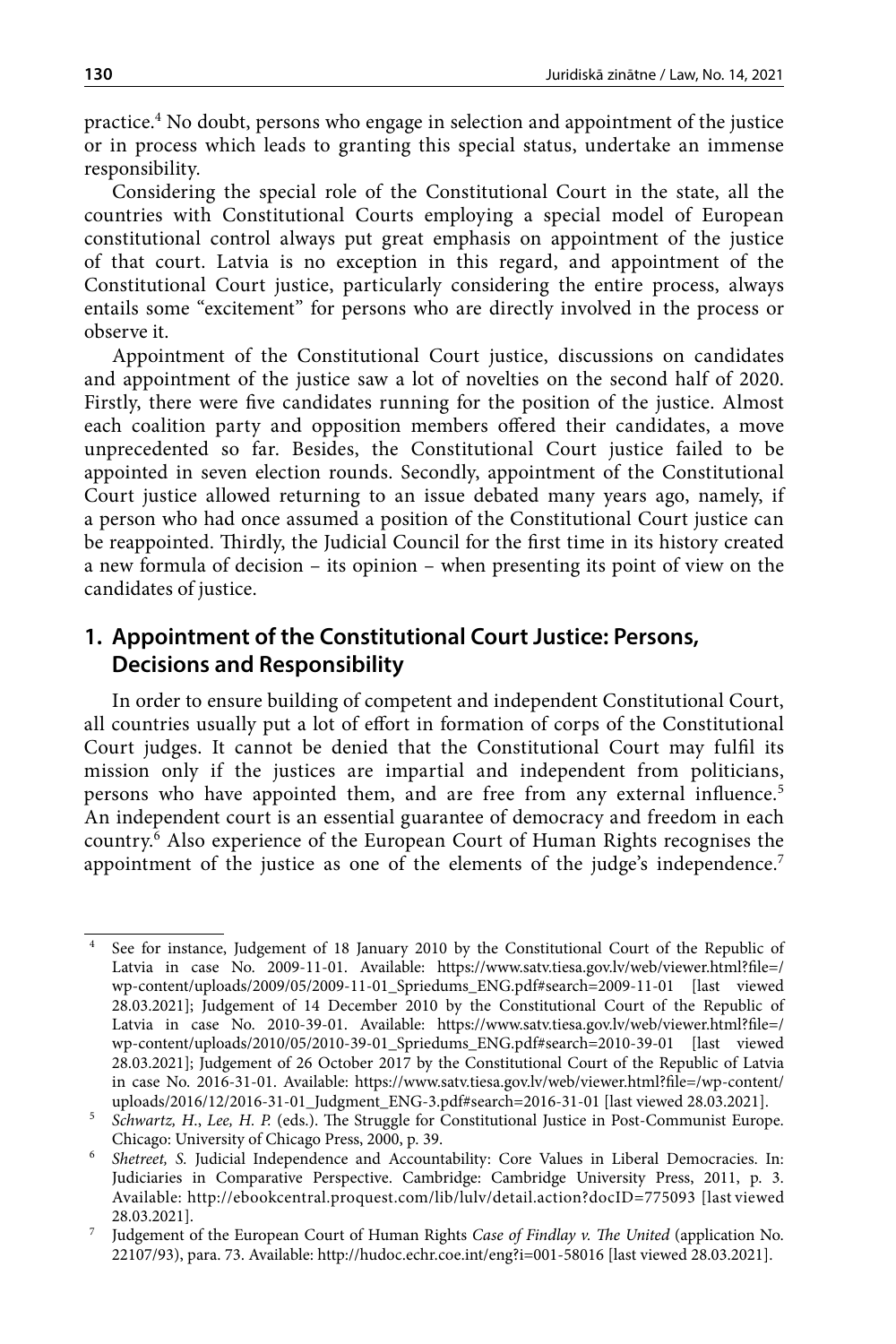It can be said that a way of appointing the justice, appointment criteria and term of the mandate are crucial factors behind the court's independence and autonomy.<sup>8</sup>

Theoretician A. S. Sweat speaks of two appointment systems for the Constitutional Court judges.<sup>9</sup> a study conducted by the Venice Commission "Democracy Through Law" lists three systems for Constitutional Court justice appointment.<sup>10</sup> The first is the co-called nomination or direct appointment system when a person holding such right chooses a justice nominee and there are no other procedures required (approval or electing). Nomination system according to Article 56 of the French Constitution is applied when forming the Constitutional Council of France.11 It is known that all former presidents of France *ex officio* are members of the Constitutional Council of France, as well. In this system, nomination of justice mostly depends on politics and politicians, because even though a justice must qualify for certain requirements, political influence cannot be excluded.

The second is the election system with the parliament as the last instance in decision-making. Decision to appoint the judge usually requires a qualified majority. In this system, the final decision is left to the parliament regardless of the persons who can nominate the candidates. Even though the studies show that this system aims at ensuring more democratic representation, it still depends on agreement in politics and among politicians, especially if a qualified majority is required to approve the candidate in the position.<sup>12</sup> On the other hand, even it is impossible to avoid political influence on appointment of a justice<sup>13</sup>, it cannot be treated as inherently dangerous.14 The main criteria when choosing a justice should be his/her professional qualities, compliance with certain requirements, not his/her support for an ideology or lines of some political parties. This is the model pursued when forming the Constitutional Court in Germany, Lithuania, Slovenia and Poland.15 The Constitutional Court justice is also appointed based to this system in

<sup>8</sup> *Engstad, N. A.* (ed.), et al. The Independence of Judges. The Hague: Eleven International Publishing, 2014, p. 67. Available: <http://ebookcentral.proquest.com/lib/lulv/detail.action?docID=1922214>[last viewed 28.03.2021].

<sup>9</sup> *Sweet, A. S.* Governing with Judges: Constitutional Politics in Europe. Oxford: Oxford University Press, 2000, p. 46. 10 The Composition of Constitutional Courts. European Commission for Democracy Through Law,

CDL-STD(1997)020, p. 4. Available: [https://www.venice.coe.int/webforms/documents/default.](https://www.venice.coe.int/webforms/documents/default.aspx?pdffile=CDL-STD(1997)020-e) [aspx?pdffile=CDL-STD\(1997\)020-e](https://www.venice.coe.int/webforms/documents/default.aspx?pdffile=CDL-STD(1997)020-e) [last viewed 28.03.2021].

<sup>&</sup>lt;sup>11</sup> Three of the 9 members of the French Constitutional Council are nominated by the President, three by the President of the National Assembly and three by the President of the Senate. See Constitution of October 4, 1958. Available: [https://www.conseil-constitutionnel.fr/sites/default/files/as/root/](https://www.conseil-constitutionnel.fr/sites/default/files/as/root/bank_mm/anglais/constiution_anglais_oct2009.pdf) [bank\\_mm/anglais/constiution\\_anglais\\_oct2009.pdf](https://www.conseil-constitutionnel.fr/sites/default/files/as/root/bank_mm/anglais/constiution_anglais_oct2009.pdf) [last viewed 26.01.2021].

<sup>&</sup>lt;sup>12</sup> Sadurski, W. Rights Before Courts: A Study of Constitutional Courts in Postcommunist States of Central and Eastern Europe. The Netherlands: Springer, 2005, p. 15; The Composition of Constitutional Courts. European Commission for Democracy Through Law, CDL-STD(1997)020, p. 7. Available: https://www.venice.coe.int/webforms/documents/default.aspx?pdffile=CDL-STD(1997)020-e [last viewed 26.01.2021].

<sup>13</sup> *[Ferejohn,](https://scholarship.law.duke.edu/do/search/?q=author_lname:%22Ferejohn%22 author_fname:%22John%22&start=0&context=1022222) J.* [Judicializing Politics, Politicizing Law.](https://scholarship.law.duke.edu/cgi/viewcontent.cgi?article=1258&context=lcp) *Law and Contemporary Problems*, Vol. 65, No. 3, Summer 2002, p. 43. 14 *Safjan, M*. [Politics – and Constitutional Courts \(Judge's Personal Perspective\).](https://primolatvija.hosted.exlibrisgroup.com/primo-explore/fulldisplay?docid=TN_jstor_archive_1041275087&context=PC&vid=371KISCLU_VU1&lang=lv_LV&search_scope=default_scope&adaptor=primo_central_multiple_fe&tab=default_tab&query=any,contains,Safjan Marek&offset=0) *Polish Sociological* 

*Review*, Issue 1, January 2009, pp. 3–25.

<sup>15</sup> The Composition of Constitutional Courts. European Commission for Democracy Through Law, CDL-STD(1997)020, p. 5. Available: https://www.venice.coe.int/webforms/documents/default. aspx?pdffile=CDL-STD(1997)020-e [last viewed 26.01.2021].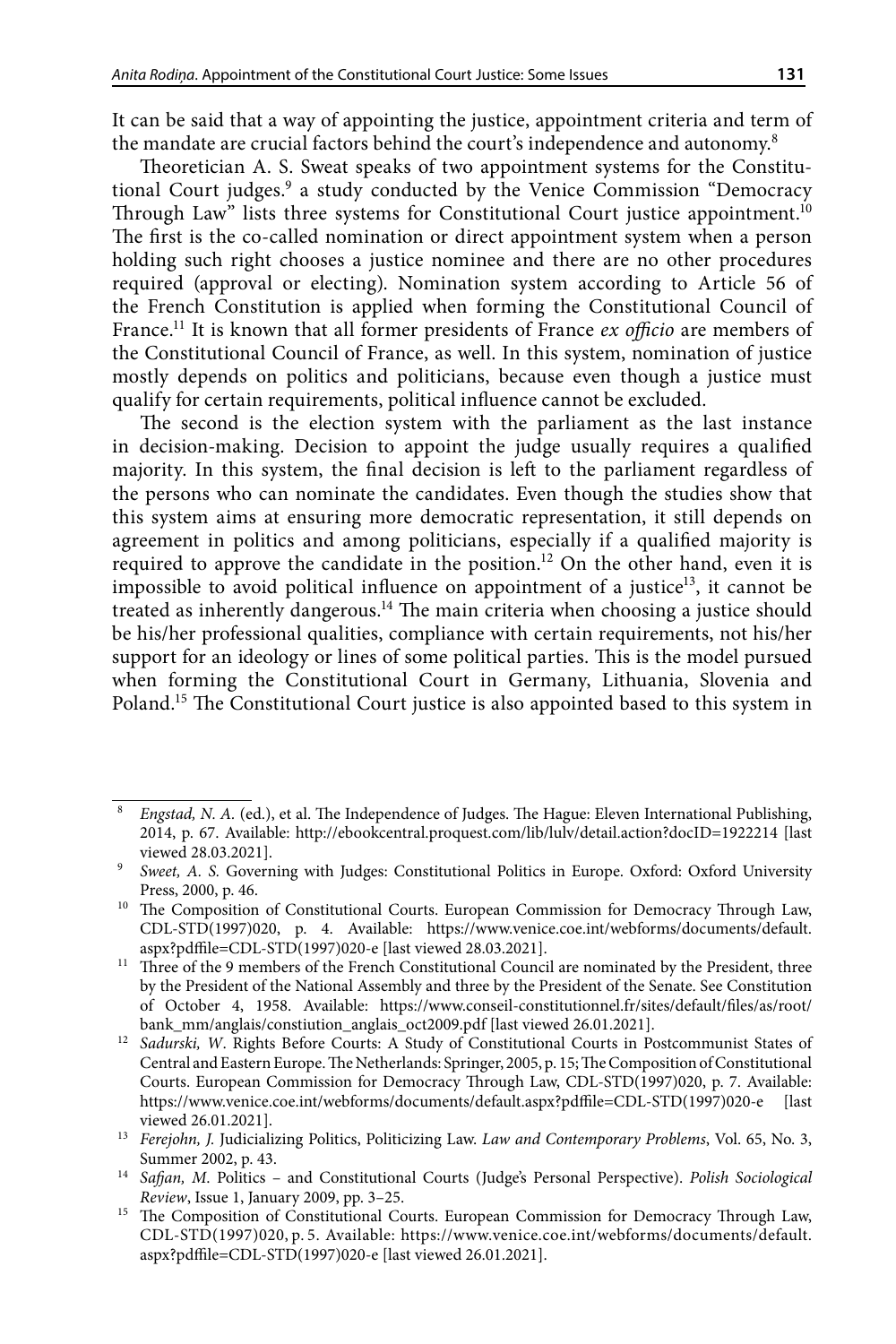Latvia and a decision of the *Saeima* emphasizes independence of justices.16 That is to say, regardless of the fact that implementers of all three functions of state power are involved in nomination of justices, the last word is reserved to politicians – the parliament; besides, the candidate must win 51 votes of the *Saeima* members to get this position.<sup>17</sup>

The third system, which is a hybrid of both previous systems, must be emphasized, as well. This system is applied when forming the corps of Constitutional Court in Austria, Spain, Romania and Italy.18

In doctrine, other division of those systems is also known. For example, M. De Visser offers three types of systems by considering the institutions involved in decision making (only parliament (I), parliament and executive power (II), various institutions (III)).<sup>19</sup>

In compliance with Article 4(1) of the Constitutional Court Law, three persons (institutions) are entitled to nominate the Constitutional Court justice: 10 *Saeima* deputies, Cabinet of Ministers and plenary meeting of the Supreme Court.<sup>20</sup> In forming the corps of the Constitutional Court, they abide by the principle that the next candidate is nominated by an entity (person) who previously nominated the justice whose mandate has expired regardless of the reason (expiration of term, his/ her initiative, reaching of certain age, dismissal or losing of the office). At the end of 2020, 10 deputies of the *Saeima* became entitled to nominate the candidate of the Constitutional Court justice. As already stated, this time five candidates were running for the justice position.21 Each of the ten *Saeima* deputies are not prevented from exercising such rights granted under Article 4(1) of the Constitutional Court Law. It was nevertheless unusual that coalition parties (union of parties "Jaunā Vienotība", political party "KPV LV", New Conservative Party, union of parties "Attīstībai/Par!", National Alliance "Visu Latvijai!" – "Tēvzemei un Brīvībai/ LNNK") did not manage to agree on one candidate.<sup>22</sup> Legally, the majority of the *Saeima* is not bound by an obligation to agree on one candidate. Of course, unity and consolidation of current coalition is another issue which does not pertain to the law. At the same time, when promoting their nominees, the political parties must always consider if any of these numerous candidates can obtain the necessary 51 votes.

<sup>&</sup>lt;sup>16</sup> Judgement of 5 November 2004 by the Constitutional Court of the Republic of Latvia in case No. 2004-04-01, para. 10.1. Available: [https://www.satv.tiesa.gov.lv/web/viewer.html?file=/wp-content/](https://www.satv.tiesa.gov.lv/web/viewer.html?file=/wp-content/uploads/2004/04/2004-04-01_Spriedums_ENG.pdf#search=2004-04-01) [uploads/2004/04/2004-04-01\\_Spriedums\\_ENG.pdf#search=2004-04-01](https://www.satv.tiesa.gov.lv/web/viewer.html?file=/wp-content/uploads/2004/04/2004-04-01_Spriedums_ENG.pdf#search=2004-04-01) [last viewed 28.03.2021].

<sup>&</sup>lt;sup>17</sup> Latvijas Republikas Satversme [The Constitution of the Republic of Latvia] (15.02.1922), art. 85.

Available: <https://likumi.lv/ta/id/57980-latvijas-republikas-satversme>[last viewed 28.03.2021]. 18 The Composition of Constitutional Courts. European Commission for Democracy Through Law, CDL-STD(1997)020, p. 5. Available: https://www.venice.coe.int/webforms/documents/default. aspx?pdffile=CDL-STD(1997)020-e [last viewed 26.01.2021].

<sup>19</sup> *De Visser, M.* Constitutional Review in Europe: A Comparative Analysis. Oxford: Hart Publishing, 2014, pp. 206–209.

<sup>20</sup> Satversmes tiesas likums [Constitutional Court Law] (05.06.1996). Available: [https://likumi.lv/ta/](https://likumi.lv/ta/id/63354-satversmes-tiesas-likums) [id/63354-satversmes-tiesas-likums](https://likumi.lv/ta/id/63354-satversmes-tiesas-likums) [last viewed 28.03.2021].

<sup>21</sup> Lēmumprojekta teksts: "Par Satversmes tiesas tiesneša apstiprināšanu" [\[Text of the draft decision:](https://titania.saeima.lv/LIVS13/saeimalivs_lmp.nsf/0/D2C8717CB92BA9A7C225860F00321943?OpenDocument) [On approval of a judge of the Constitutional Court](https://titania.saeima.lv/LIVS13/saeimalivs_lmp.nsf/0/D2C8717CB92BA9A7C225860F00321943?OpenDocument)]. Available: [https://titania.saeima.lv/LIVS13/](https://titania.saeima.lv/LIVS13/saeimalivs_lmp.nsf/0/D2C8717CB92BA9A7C225860F00321943?OpenDocument) [saeimalivs\\_lmp.nsf/0/D2C8717CB92BA9A7C225860F00321943?OpenDocument](https://titania.saeima.lv/LIVS13/saeimalivs_lmp.nsf/0/D2C8717CB92BA9A7C225860F00321943?OpenDocument) [last 26.01.2021].

 $^\mathrm{22}$ Latvijas Republikas Ministru kabinetu veidojošo 13. Saeimas frakciju sadarbības līgums [Cooperation Agreement of the 13th *Saeima* Factions Forming the Cabinet of Ministers of the Republic of Latvia]. Available: [https://mk.gov.lv/sites/default/files/editor/sadarbibas\\_ligums\\_gala-redakcija\\_red.pdf](https://mk.gov.lv/sites/default/files/editor/sadarbibas_ligums_gala-redakcija_red.pdf) [last viewed 26.01.2021].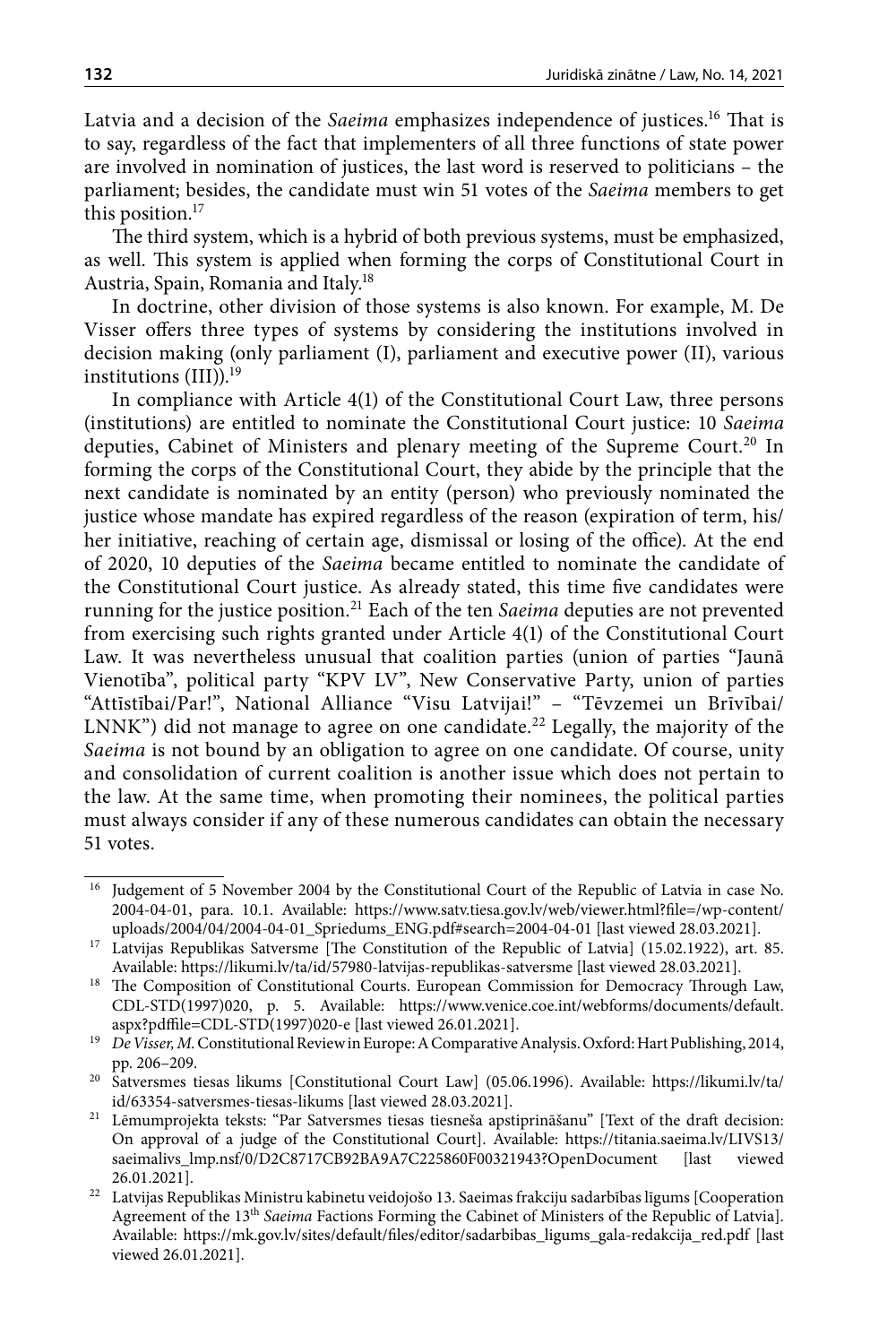Undoubtedly, it is in the best interests of society that the best lawyers work in the court. The Constitutional Court is an important constitutional institution which has a power to invalidate a legal provision adopted by the legislator. Therefore, it is crucial to appoint persons with the highest possible professional qualification in this very important office - Constitutional Court justice.<sup>23</sup> Professional knowledge and personal qualities are recognised as fundamental prerequisite of justice's independence.<sup>24</sup> For this reason, the legislation has set high requirements for candidate to the post of justice. Such requirements integrated in the Constitutional Court Law (Article 4, paragraph 225) match the common trends in other European countries. They are sufficient and adequate. Experience of the European countries shows that, for instance, in constitutional courts of Germany, Italy and Spain justices are law professors followed by justices of other courts, then lawyers.26 Former politicians may also become justices, it is very common in the Constitutional Council of France. The former politicians have been seen assuming Constitutional Court justice office also in Latvia. It was notable in the so-called first composition of the Constitutional Court, where the court comprised several ex-politicians (Prof. A. Endziņš, Prof. I. Čepāne, Prof. R. Apsītis). In other words, it is a duty of all three entities (persons) who participate in candidate nomination procedure and after – Judicial Council and also the *Saeima* (Legal Commission and collegial institution of the *Saeima*) – to ensure that the best law specialists (or lawyers) work in the Constitutional Court.

Appointment of the Constitutional Court justice at late 2020<sup>27</sup> was unique also because voting took place in a remote *Saeima* sitting, using the platform *e-Saeima*. A need to use such platform was associated with varying restrictions imposed to limit the spread of COVID-19.28 It must be explained that the Constitution does not

Paragraph 2.<sup>1</sup> of the same Article, in turn, stipulates that a person who cannot be a candidate for the position of a justice in accordance with Art. 55 of the Law "On Judicial Power" may not be appointed as a justice of the Constitutional Court. Satversmes tiesas likums [Constitutional Court Law] (05.06.1996). Available: <https://likumi.lv/ta/id/63354-satversmes-tiesas-likums> [last viewed 28.03.2021]. Sweet, A. S. Governing with Judges, p. 48.

Judgment of 18 October 2007 by the Constitutional Court of the Republic of Latvia in case No. 2007-03-01, para. 24.1. Available: [https://www.satv.tiesa.gov.lv/web/viewer.html?file=/wp-content/](https://www.satv.tiesa.gov.lv/web/viewer.html?file=/wp-content/uploads/2007/01/2007-03-01_Spriedums_ENG.pdf%23search=2007-03-01) [uploads/2007/01/2007-03-01\\_Spriedums\\_ENG.pdf#search=2007-03-01](https://www.satv.tiesa.gov.lv/web/viewer.html?file=/wp-content/uploads/2007/01/2007-03-01_Spriedums_ENG.pdf%23search=2007-03-01) [last viewed 28.03.2021].

<sup>&</sup>lt;sup>25</sup> Article 4(2) of the Constitutional Court Law determines that such person may be appointed as a justice of the Constitutional Court who:

<sup>1)</sup> is a citizen of the Republic of Latvia;

<sup>2)</sup> has an impeccable reputation;

<sup>3)</sup> has reached 40 years of age, on the day when the proposal regarding the confirmation as a justice of the Constitutional Court was submitted to the Presidium of the *Saeima*;

<sup>4)</sup> has acquired a higher professional or academic education (except the first level professional education) in law science and also a master's degree (including a higher legal education, which in regard to rights is equal to a master's degree) or a doctoral degree;

<sup>5)</sup> has at least 10 years of service in a law speciality or in a judicial speciality in scientific educational work at a scientific or higher educational establishment after acquiring a higher professional or academic education (except the first level professional education) in law science.

<sup>&</sup>lt;sup>27</sup> Latvijas Republikas 13. Saeimas rudens sesijas četrdesmit trešā (attālinātā ārkārtas) sēde 2020. gada 21. decembrī [Forty-third (remote extraordinary) sitting of the 13<sup>th</sup> autumn session of the *Saeima* of the Republic of Latvia on 21 December 2020]. Available: [https://www.saeima.lv/steno/Saeima10/](https://www.saeima.lv/steno/Saeima10/Skana/1221_001-1200.htm) [Skana/1221\\_001-1200.htm](https://www.saeima.lv/steno/Saeima10/Skana/1221_001-1200.htm) [last viewed 26.01.2021].

<sup>28</sup> Ministru kabineta 2020. gada 6. novembra rīkojums Nr. 655 "Par ārkārtējās situācijas izsludināšanu" [Cabinet of Ministers Order of 6 November 2020 No. 655 "On the declaration of extraordinary situation"]. *[Latvijas Vēstnesis](https://www.vestnesis.lv/ta/id/318517-par-arkartejas-situacijas-izsludinasanu)*, No. 216A, 06.11.2020.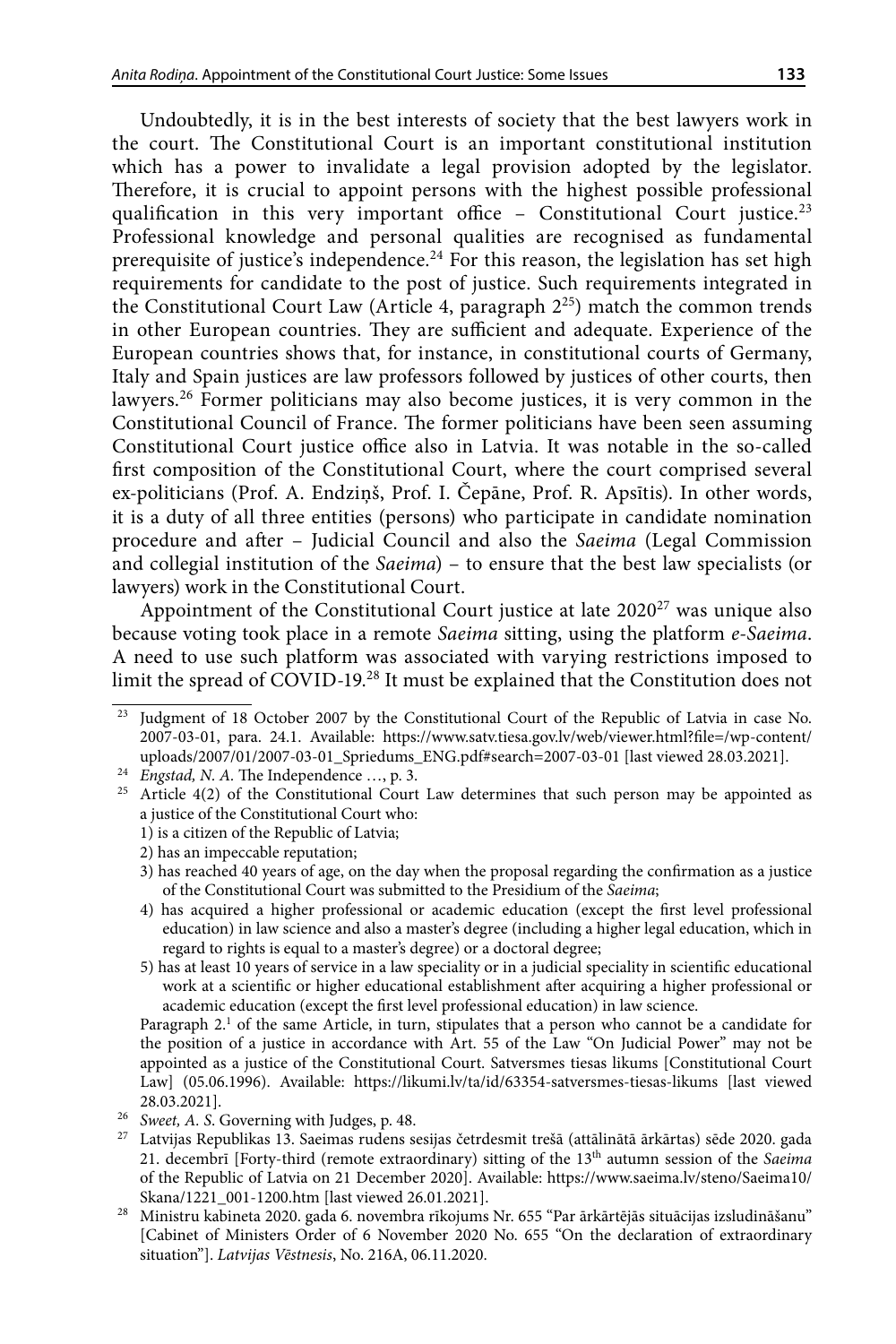allow delegating parliamentary functions to another constitutional body due to an extraordinary situation. The *Saeima* was obliged to find a way to continue operating as a legislator, since the activity of the parliament as the single constitutional body of the state is essential and indispensable under any circumstances. This principle was strengthened in the statement of the State President dated 23 March 2020 on operational principles of the State adopted by the constitutional power entities to overcome extraordinary situation, stressing that the *Saeima* should continue working also remotely, whenever required, to organise work of the *Saeima*. 29 When an extraordinary situation was declared nation-wide, the *Saeima* started working in the extraordinary mode, concurrently developing an online platform *e-Saeima*. *E-Saeima* is found to be a modern tool of the 21st century suitable for work of the *Saeima* and a custom-made technology for specific procedures, allowing to implement parliament procedures during physical absence from the *Saeima* building.30 Domain of constitutional law of Latvia has seen discussions on compliance of this platform with Article 15 of the *Satversme* stating that the *Saeima* shall hold its sittings in Riga, and only in extraordinary circumstances may it convene elsewhere.<sup>31</sup> This discussion was actually ended by the judgement of the Constitutional Court which, among other questions, evaluated compliance of the *e-Saeima* platform with the Constitution, stating that "[h]olding of a remote *Saeima* sitting is an extraordinary measure enabling continued work of the parliament also under circumstances where deputies cannot meet in person due to epidemiological safety and restrictions imposed in this regard. It is crucial to create a mechanism in the State to allow continuation of the parliament's activities and deciding on important issues by the legitimate constitutional body."32

An interesting procedural issue emerged during appointment (voting) procedure at the *Saeima* sitting. Pursuant to the *Saeima* Rules of Procedure, Article 31(8), if the number of nominees for a position exceeds the number of officials to be elected, the voting takes place (may take place) in several rounds.33 In compliance with the *Saeima* Rule of Procedures, Article 26(4), if nobody collects the necessary number of votes in the first round, the voting is repeated for all the candidates. If nobody is elected then, the elections continue by excluding a candidate who received the least votes in previous round. The elections continue until one of candidates gets the necessary number of votes. Voting for the Constitutional Court justice in the second round of the *Saeima* sitting of 21 December 2020 led to equal number of

 $^{29}\,$  Valsts prezidenta paziņojums Nr. 8 "Valsts konstitucionālo orgānu darbības pamatprincipi ārkārtējā situācijā" [[President Notification No. 8 "Basic Principles of Activity of State Constitutional Bodies](https://likumi.lv/ta/en/en/id/313400)  [in an Extraordinary Situation"](https://likumi.lv/ta/en/en/id/313400)], para. 3. Available: <https://likumi.lv/ta/en/en/id/313400>[last viewed 28.03.2021].

<sup>30</sup> E-Saeima. Available: <https://www.saeima.lv/lv/likumdosana/saeimas-sedes/e-saeima/>[last viewed 28.03.2021]; see also *Lībiņa-Egnere, I*. Par e-Saeimas jauno platformu un tās priekšrocībām [About the new e-Saeima platform and its advantages]. *Jurista Vārds*, No. 23(1133), 09.06.2020, pp. 5–6.

<sup>31</sup> See for instance, *Pleps, J*. Saeima turpina noturēt sēdes attālinātā veidā [The Saeima continues to hold sittings remotely]. *Jurista Vārds*, No. 24/25(1134/1135), 16.06.2020, pp. 6–7; *Meistare, D.* Saeimas Juridiskā biroja viedoklis par Saeimas attālinātajām sēdēm [Opinion of the Legal Bureau of the Saeima on remote sittings of the Saeima]. *Jurista Vārds*, No. 24/25(1134/1135), 16.06.2020, pp. 5–6. 32 Judgement of 12 March 2021 by the Constitutional Court of the Republic of Latvia in case No. 2020-

<sup>37-0106,</sup> para. 4.2.24. Available: [https://www.satv.tiesa.gov.lv/web/viewer.html?file=https://www.](https://www.satv.tiesa.gov.lv/web/viewer.html?file=https://www.satv.tiesa.gov.lv/wp-content/uploads/2020/07/2020-37-0106_spriedums-1.pdf%23search=2020-37-0106) [satv.tiesa.gov.lv/wp-content/uploads/2020/07/2020-37-0106\\_spriedums-1.pdf#search=2020-37-0106](https://www.satv.tiesa.gov.lv/web/viewer.html?file=https://www.satv.tiesa.gov.lv/wp-content/uploads/2020/07/2020-37-0106_spriedums-1.pdf%23search=2020-37-0106) [last viewed 28.03.2021].

<sup>33</sup> Saeimas kārtības rullis [*Saeima* Rules of Procedure] (28.07.1994). Available: [https://likumi.lv/ta/](https://likumi.lv/ta/id/57517-saeimas-kartibas-rullis) [id/57517-saeimas-kartibas-rullis](https://likumi.lv/ta/id/57517-saeimas-kartibas-rullis) [last viewed 28.03.2021].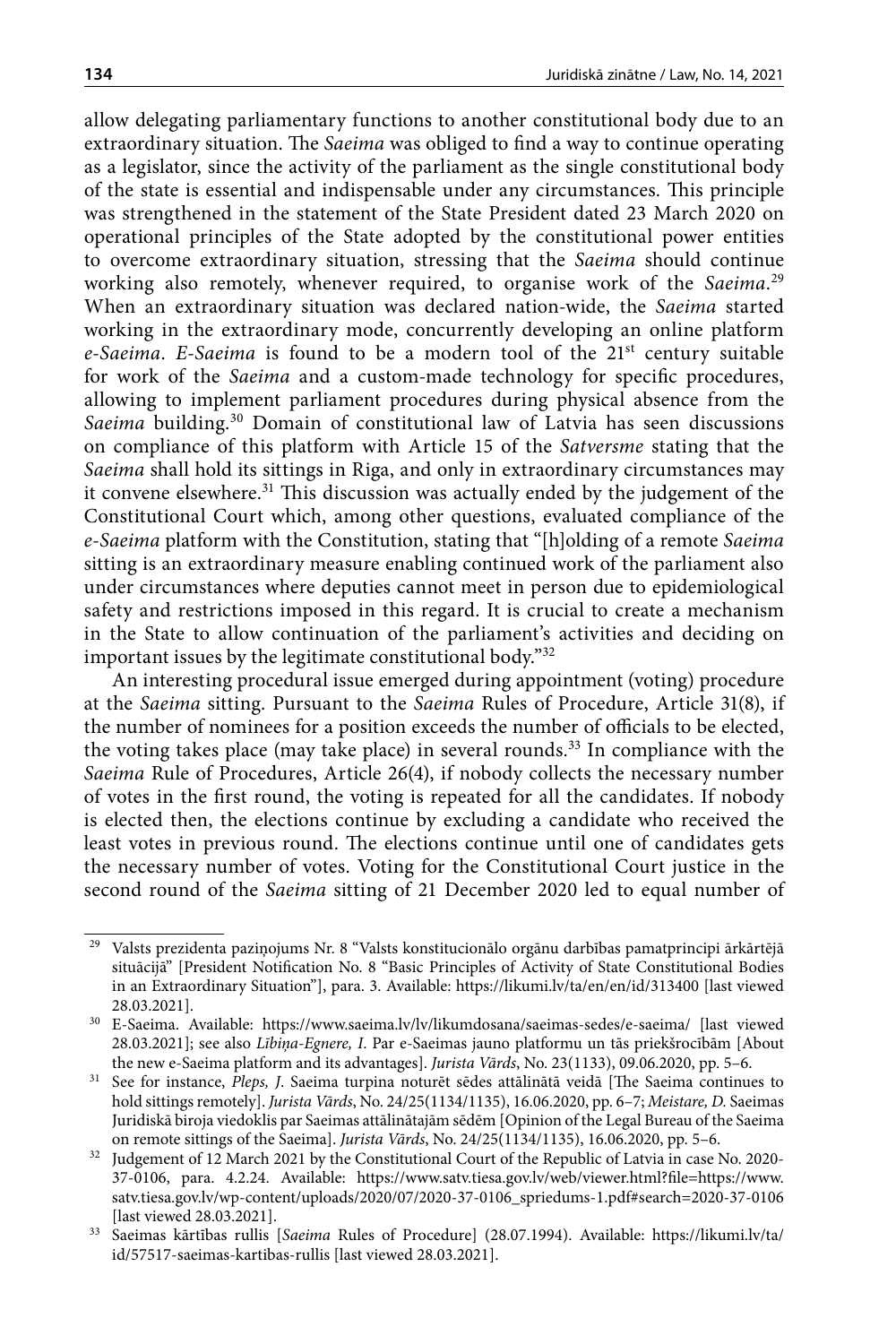votes for two candidates (Gunārs Kūtris – 13 votes "for" and 80 votes "against" and Inese Druviete with 13 votes "for" and 80 votes "against").<sup>34</sup> Pursuant to Article 26(4) of the aforementioned law, in the next – third – round, four candidates would proposed for election. Since the least number of votes was received by two candidates, the Chair of *Saima* and Chair of the *Saeima* sitting found a quick solution, announcing the third round of elections with all five candidates and laying down a condition that "[i]f the number of least votes for the candidates will be equal, we will vote for three candidates in the round four."<sup>35</sup> Nobody was elected as the Constitutional Court justice in the sitting of 21 December 2020, because also in the last round Mrs I. Ņikuļceva received only 47 votes of the *Saeima* deputies.<sup>36</sup>

Since the parliament did not manage to appoint any of the five nominated justice candidates at the end of 2020, it does not automatically mean that the procedure of Constitutional Court justice appointment in Latvia is incorrect and inadequate. It has been useful and appropriate all the previous years. Obviously, the problem lay in achieving common ground in the parliament and differing views of the position members at the parliament, which cannot be affected by the law.

## **2. Restriction on Justice Reappointment: A Myth or Reality**

One of issues brought to light by appointment of the Constitutional Court justice in 2020 concerned a question whether a person can be appointed as the Constitutional Court justice for given term only once in a lifetime, or can he/she be reappointed.37

It must be specified that normative regulation in Latvia is not very explicit and accurate in prohibiting a person to be reappointed to the office of the Constitutional Court judge as it is, for example, in Poland<sup>38</sup>, Slovenia<sup>39</sup>, Slovakia<sup>40</sup>, Germany<sup>41</sup> and a number of other countries.<sup>42</sup> The doctrine of Latvia has witnessed contrary opinions in this regard.43 Author of this article admits that by commenting on

<sup>34</sup> Latvijas Republikas 13. Saeimas rudens sesijas četrdesmit trešā (attālinātā ārkārtas) sēde 2020. gada 21. decembrī [Forty-third (remote extraordinary) sitting of the 13th *Saeima* autumn session of the Republic of Latvia on 21 December 2020]. 35 Latvijas Republikas 13. Saeimas rudens sesijas četrdesmit trešā (attālinātā ārkārtas) sēde 2020. gada

<sup>21.</sup> decembrī [Forty-third (remote extraordinary) sitting of the 13th *Saeima* autumn session of the Republic of Latvia on 21 December 2020].<br><sup>36</sup> Ibid

<sup>37</sup> Lēmumprojekta teksts: "Par Satversmes tiesas tiesneša apstiprināšanu" [\[Text of the draft decision:](https://titania.saeima.lv/LIVS13/saeimalivs_lmp.nsf/0/D2C8717CB92BA9A7C225860F00321943?OpenDocument) [On](https://titania.saeima.lv/LIVS13/saeimalivs_lmp.nsf/0/D2C8717CB92BA9A7C225860F00321943?OpenDocument)

[approval of a justice of the Constitutional Court\]](https://titania.saeima.lv/LIVS13/saeimalivs_lmp.nsf/0/D2C8717CB92BA9A7C225860F00321943?OpenDocument). 38 The Constitution of The Republic of Poland. Article 194, para. 1. Available: [https://trybunal.gov.pl/en/](https://trybunal.gov.pl/en/about-the-tribunal/legal-basis/the-constitution-of-the-republic-of-poland/) [about-the-tribunal/legal-basis/the-constitution-of-the-republic-of-poland/](https://trybunal.gov.pl/en/about-the-tribunal/legal-basis/the-constitution-of-the-republic-of-poland/) [last viewed 28.03.2021].

<sup>39</sup> Constitution of Slovenia. Article 165, para. 1. Available: [https://www.us-rs.si/legal-basis/](https://www.us-rs.si/legal-basis/constitution/?lang=en) [constitution/?lang=en](https://www.us-rs.si/legal-basis/constitution/?lang=en) [last viewed 28.03.2021].

<sup>40</sup> [The Constitution of the Slovak Republic.](https://www.concourt.am/armenian/legal_resources/world_constitutions/constit/slovakia/slovak-e.htm) Article 134, para. 3. Available: [https://www.prezident.sk/](https://www.prezident.sk/upload-files/46422.pdf) [upload-files/46422.pdf](https://www.prezident.sk/upload-files/46422.pdf) [last viewed 28.03.2021].

<sup>&</sup>lt;sup>41</sup> Act on the Federal Constitutional Court. Article 4, para. 2. Available: [https://www.bundesverfas](https://www.bundesverfassungsgericht.de/SharedDocs/Downloads/EN/Gesetze/BVerfGG.pdf?__blob=publicationFile&v=10)[sungsgericht.de/SharedDocs/Downloads/EN/Gesetze/BVerfGG.pdf?\\_\\_blob=publicationFile&v=10](https://www.bundesverfassungsgericht.de/SharedDocs/Downloads/EN/Gesetze/BVerfGG.pdf?__blob=publicationFile&v=10) [last viewed 28.03.2021].

 $^{42}\;$  See The Composition of Constitutional Courts. European Commission for Democracy Through Law, CDL-STD (1997)020, pp. 13–15. Available: https://www.venice.coe.int/webforms/documents/default. aspx?pdffile=CDL-STD(1997)020-e [last viewed 28.03.2021].

<sup>43</sup> See *Neimanis, J.* Tiesneša atkārtotas apstiprināšanas aizliegums Satversmes tiesā [Prohibition of reappointment of a justice in the Constitutional Court]. *Jurista Vārds*, No. 4(1166), 26.01.2021 and also *Priekulis, J.* Par tiesībām atkārtoti ieņemt Satversmes tiesas tiesneša amatu [On the right to re-hold the position of a justice of the Constitutional Court]. *Jurista Vārds*, No. 4(1166), 26.01.2021.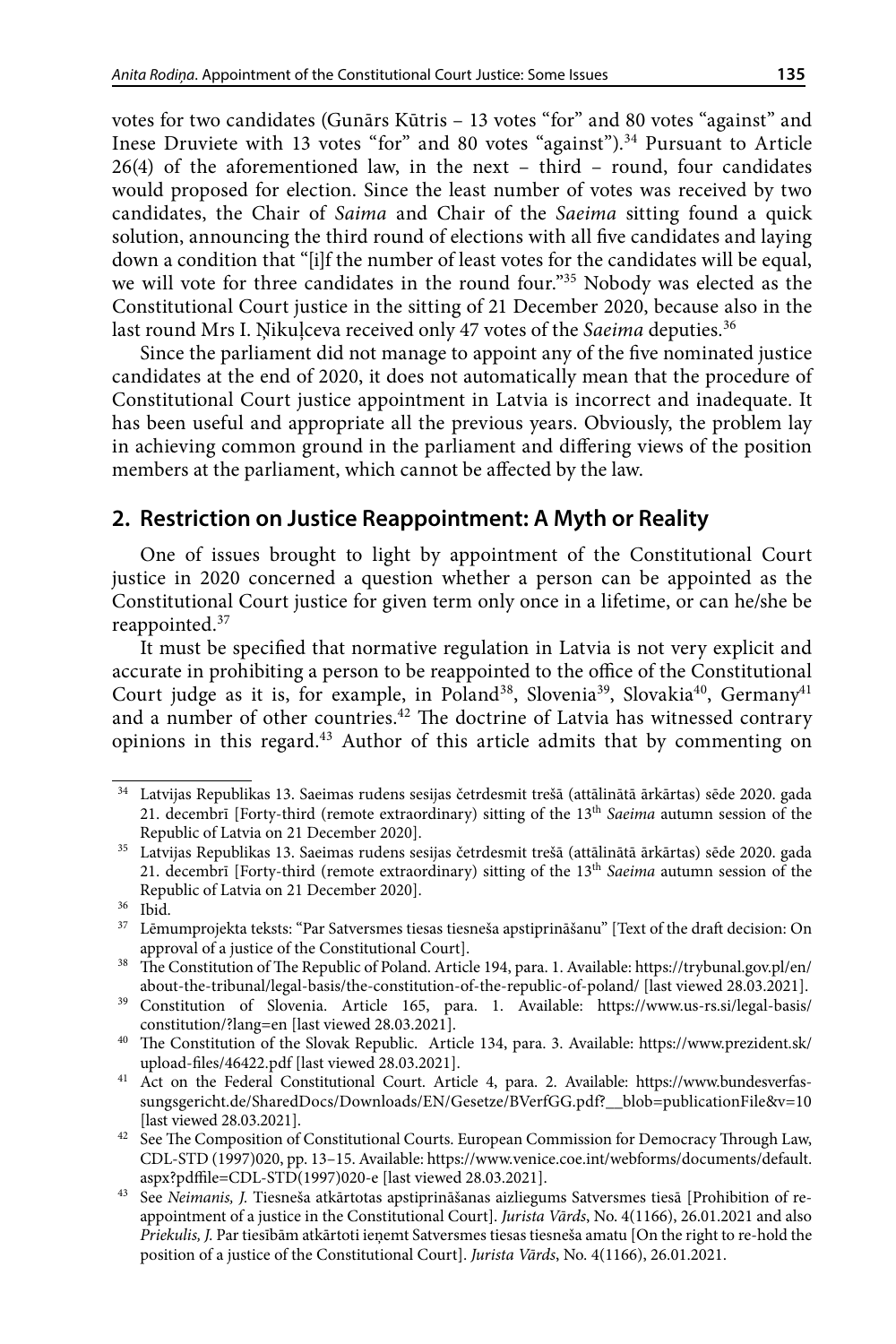Article 85 of the Constitution, which is the basis of the Constitutional Court's legitimacy, both debates on this issue when elaborating the Constitutional Court Law in the *Saeima* and arguments stating that regardless of revising the provision (Article 7(3) of the Constitutional Court Law) "[o]ne and the same person may not hold the position of a Constitutional Court judge for longer than ten consecutive years", the person should be appointed as Constitutional Court justice only once in a lifetime.<sup>44</sup>

In order to understand this issue, it must be analysed in context of recent developments associated with the appointment of Mrs. I. Ziemele as a justice of the Court of Justice of the European Union and amendments to the Constitutional Court Law.45 Actually, the mandate term of Mrs. I. Ziemele as the Constitutional Court justice, i.e., 10 years, had not expired when she assumed the new position (in Court of Justice of the European Union). In order to allow Mrs. I. Ziemele to return to the Constitutional Court at a later point, the Constitutional Court Law was amended. Analysis of *Saeima* materials reveals that a proposal to include the following provision in first sentence of Article 7 of the Constitutional Court Law: "[i]f a person has left the position of the Constitutional Court justice to assume a position in international court or to represent the State of Latvia by assuming a position in an international institution and no more than 10 years have elapsed since leaving the position of Constitutional Court justice, this person may be reappointed for the remaining mandate period" was submitted by the Minister for Justice, J. Bordāns and it was supported also by the Legal Commission of the *Saeima*. 46 J. Bordāns wrote a letter to the Legal Commission where he elaborated on the main arguments of his proposal: to promote the best professionals to work in international institutions, also keeping the door open for their returning to Latvia and provide an opportunity to work as the Constitutional Court justice for the intended 10 years once in a lifetime, and to split this period, if necessary, taking into account interests of the State (best representation).<sup>47</sup> Besides, the minister based his proposal on what the doctrine said about Article 7(3) of the Constitutional Court Law and that it "is interpreted to mean that a person can be a Constitutional Court justice only once in a lifetime and not more than for 10 years altogether."48

<sup>44</sup> *Rodiņa, A., Spale, A.* Satversmes 85. panta komentārs [Commentary to Article 85 of the Constitution]. In: Latvijas Republikas Satversmes komentāri. VI nodaļa. Tiesa. VII nodaļa. Valsts kontrole [Comments on the Constitution of the Republic of Latvia. Chapter VI. The Court. Chapter VII. State Control]. Collective of authors, scientific ed. Prof. *Balodis, R*. Rīga: Latvijas Vēstnesis, 2013, pp. 151–152. 45 Sāks pildīt EST tiesneša pienākumus [Will start the duties of a judge of the CJEU]. *Jurista Vārds*,

No. 39(1149), 29.09.2020.

<sup>46</sup> Latvijas Republikas 13. Saeimas ārkārtas sesijas attālinātā sēde 2020. gada 2. jūlijā [13th *Saeima* of the Republic of Latvia, remote sitting of an extraordinary session on 2 July 2020]. Available: [http://](http://titania.saeima.lv/LIVS13/saeimalivs13.nsf/0/E7DA72F06903BD48C22585EE004A44C5?OpenDocument) [titania.saeima.lv/LIVS13/saeimalivs13.nsf/0/E7DA72F06903BD48C22585EE004A44C5?OpenDocu](http://titania.saeima.lv/LIVS13/saeimalivs13.nsf/0/E7DA72F06903BD48C22585EE004A44C5?OpenDocument) [ment](http://titania.saeima.lv/LIVS13/saeimalivs13.nsf/0/E7DA72F06903BD48C22585EE004A44C5?OpenDocument) [last viewed 26.01.2021]; Latvijas Republikas 13. Saeimas rudens sesijas pirmā (ārkārtas) sēde 2020. gada 3. septembrī [The first (emergency) sitting of the autumn session of the 13th *Saeima* of the Republic of Latvia on 3 September 2020]. Available: [http://titania.saeima.lv/LIVS13/saeimalivs13.nsf](http://titania.saeima.lv/LIVS13/saeimalivs13.nsf/0/27CBAA76F2E67346C22585DE0022D824?OpenDocument) [/0/27CBAA76F2E67346C22585DE0022D824?OpenDocument](http://titania.saeima.lv/LIVS13/saeimalivs13.nsf/0/27CBAA76F2E67346C22585DE0022D824?OpenDocument) [last viewed 26.01.2021].

<sup>47</sup> Ministru prezidenta biedra, Tieslietu ministra J. Bordāna 18.05.2020. vēstule Nr. 1-11/1636 Latvijas Republikas Saeimas Juridiskās komisijas priekšsēdētājam J. Jurašam [Deputy Prime Minister, Minister of Justice J. Bordans 18.05.2020. letter No. 1-11/1636 to the Chairman of the Legal Commission of the *Saeima* of the Republic of Latvia J. Jurass]. Available: [http://titania.saeima.lv/](http://titania.saeima.lv/LIVS13/SaeimaLIVS13.nsf/0/B060CCA35A65CEA9C225856D0022CA49?OpenDocument) [LIVS13/SaeimaLIVS13.nsf/0/B060CCA35A65CEA9C225856D0022CA49?OpenDocument](http://titania.saeima.lv/LIVS13/SaeimaLIVS13.nsf/0/B060CCA35A65CEA9C225856D0022CA49?OpenDocument) [last viewed 26.01.2021].

<sup>48</sup> Ibid.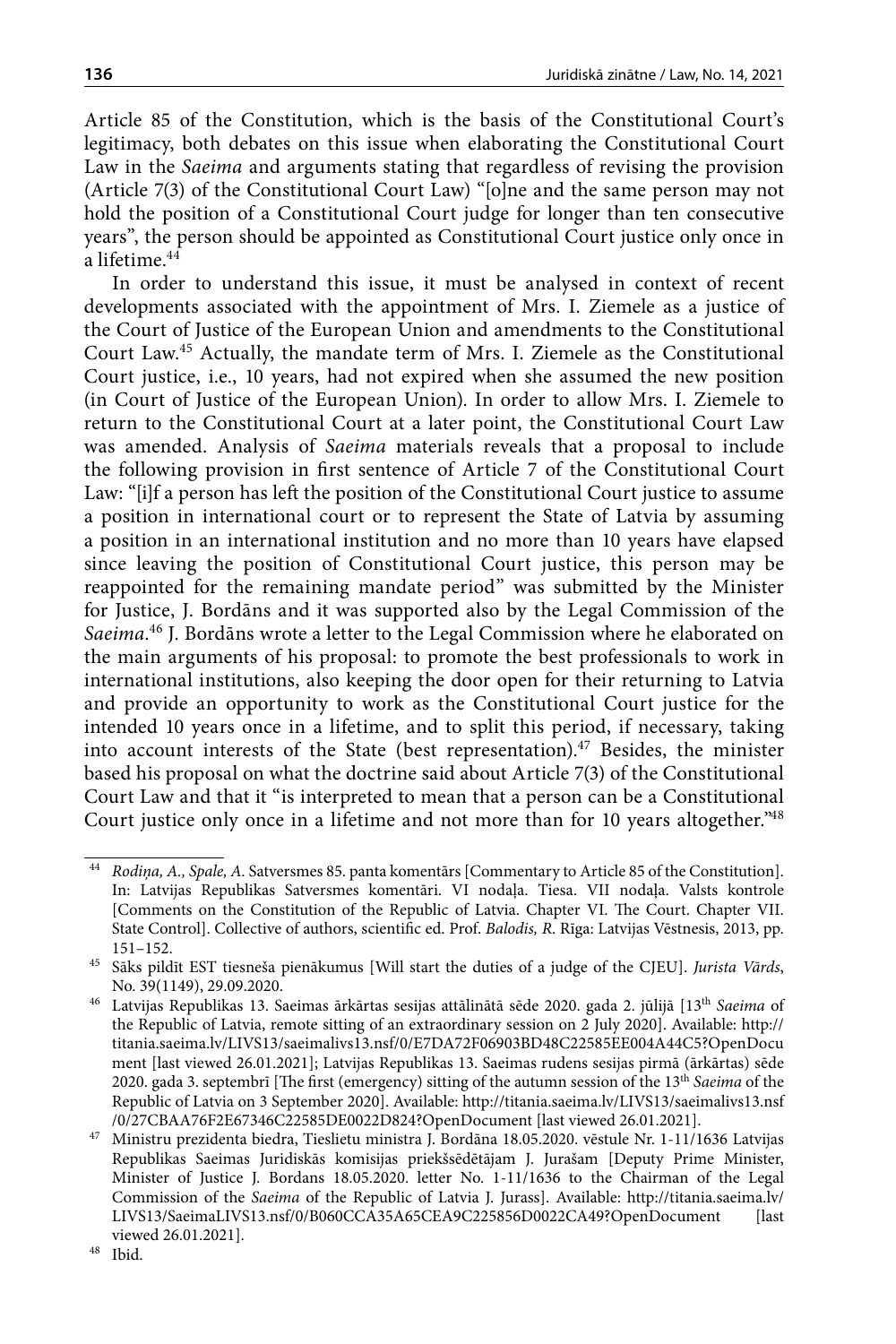Amendments to the Constitutional Court Law were adopted in the *Saeima* on 3 September 2020 and they came in force on 29 September 2020.49

This time the mechanism integrated in this new paragraph 1 of Article 7 is not so important. A special emphasis must be placed on a fact that the new provision does not guarantee justice's (for example, for Mrs. I. Ziemele) returning for the remaining mandate term, but to participate in justice selection from the very beginning, in line with the justice nomination procedure. In the author's opinion, it is important that "returning mechanism" included in paragraph 1 of Article 7 reflected an understanding of the *Saeima's* composition of that time of Article 7(3) of the Constitutional Court Law: A person may assume Constitutional Court justice position for full 10 years, including also breaks in between, which is stipulated in the new paragraph 1 of Article 7, only once in a lifetime. If this provision were understood differently, there would be no sense whatsoever to amend the Constitutional Court Law and add this new "returning mechanism" of a justice, since then, for example, Mrs. I. Ziemele could again become the Constitutional Court justice for a new 10-year term instead of the remaining term stipulated in Article 7(1).

When the previously mentioned amendments to the Constitutional Court Law came in force, a person who had been a justice for entire 10 years was nominated as the candidate after all. This issue appeared in the Judicial Council in a section of questions and answers, however, nothing was said about it in a decision on this Constitutional Court justice's candidate. It is possible that this issue was debated among the members of the Judicial Council, but it was not reflected in the available decision. It is also possible that debates were not held (on this issue) in the Judicial Council and it did not even notice any obstacles in this aspect. More accurately, this assumption is only a probability, since materials of the Judicial Council which would reflect this discussion is not publicly available.

The *Saeima* Legal Commission (as revealed in the minutes of the sitting) decided that "all nominated Constitutional Court justice candidates meet all the criteria and all candidates are suitable for a position of the Constitutional Court justice."50 In this case, one Commission member voted against, since she believed that not all candidates qualified for the criteria, however, she did not specify which criterion exactly or which candidate or candidates did not qualify. The decision of the *Saeima* Legal Commission certainly raises a question as to what an opinion of the *Saeima* Commission was regarding this so-called "second chance issue", because the opinion of the Legal Commission stated on 27 October 2020 did not match or it was contrary to the one expressed when supporting amendments of the Constitutional Court Law integrating "returning mechanism" of the Constitutional Court justice (Article 7(1)).

Ideally, candidate nominators, i.e., 10 *Saeima* deputies, Cabinet of Ministers and plenary meeting of the Supreme Court, first of all, are responsible for nominating a person as the Constitutional Court justice once in a lifetime. Afterwards, other persons involved – Judicial Council and the *Saeima* – may express their opinions in

<sup>49</sup> Grozījumi Satversmes tiesas likumā [Amendments [to the Constitutional Court Law\]](https://likumi.lv/ta/id/63354-satversmes-tiesas-likums) (03.09.2020). Available: <https://www.vestnesis.lv/op/2020/178.5>[last viewed 28.03.2021].

<sup>50</sup> Saeimas Juridiskās komisijas 2020. gada 27. oktobra sēdes protokols Nr. 151 [Minutes of the sitting of the *Saeima* Legal Commission of 27 October 2020 No. 151]. Available: [http://titania.saeima.lv/](http://titania.saeima.lv/livs/saeimasnotikumi.nsf/0/06dba78d96c5e0b2c225860800463b84/$FILE/PR_2020_10_27_10_00_JK.pdf) [livs/saeimasnotikumi.nsf/0/06dba78d96c5e0b2c225860800463b84/\\$FILE/PR\\_2020\\_10\\_27\\_10\\_00\\_](http://titania.saeima.lv/livs/saeimasnotikumi.nsf/0/06dba78d96c5e0b2c225860800463b84/$FILE/PR_2020_10_27_10_00_JK.pdf) [JK.pdf](http://titania.saeima.lv/livs/saeimasnotikumi.nsf/0/06dba78d96c5e0b2c225860800463b84/$FILE/PR_2020_10_27_10_00_JK.pdf) [last viewed 26.01.2021].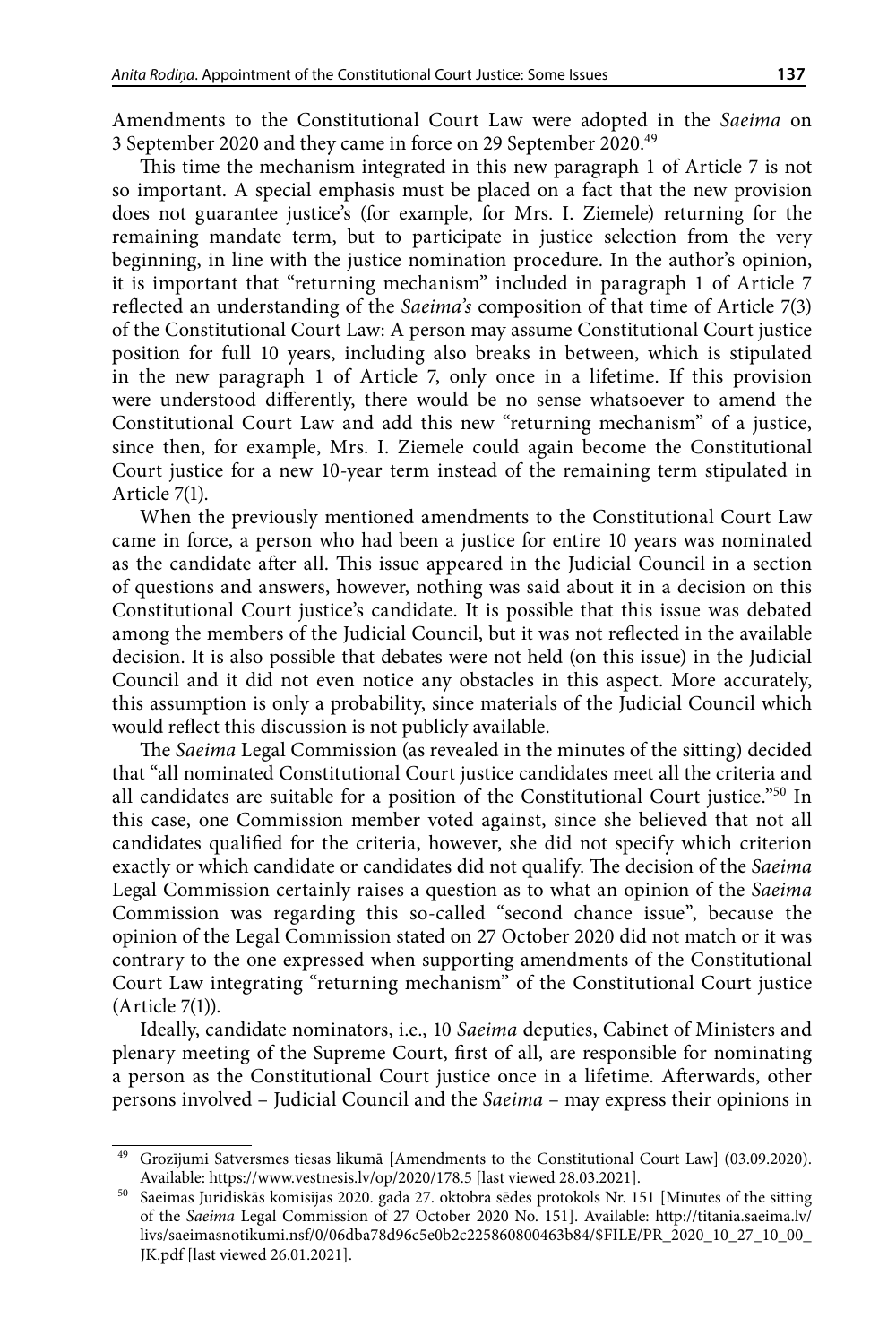this regard. This time, the persons involved remained silent, obviously believing that there are no obstacles for a person to assume the position repeatedly.

## **3. Decision of the Judicial Council or What is Expected from the Judicial Council**

Article 4(5) of the Constitutional Court Law states that "The Presidium of the *Saeima* shall inform the Judicial Council regarding the candidacies for Constitutional Court justice position, inviting to provide an opinion on them." This provision was included in the Constitutional Court Law on 19 May 2011 when adopting the law "Amendments to the [Constitutional Court Law"](https://likumi.lv/ta/id/63354-satversmes-tiesas-likums)51 - after a similar provision was already integrated in another law. Paragraph 3 of Article 8911 of the Law "On Judicial Power" (amendments of 3 June 2010) stated that "The Judicial Council shall hear the candidates for the office of a justice of the Constitutional Court and provide an opinion on them to the *Saeima*."52 Annotation of the amendments to Article 4(5) of the Constitutional Court Law reveals a remark that "[a]mendments to the Constitutional Court Law must be made in a way to harmonise its wording also with other laws already in force."<sup>53</sup> Provisions included in these two normative acts are complementary, not mutually excluding, creating a mechanism for the Judicial Council to engage in the appointment of the Constitutional Court justice.

Involvement of the Judicial Council in this procedure is rather unique, since usually other persons/institutions comprising professionals or public representatives are not engaged in appointment of the Constitutional Court justice. $54$  Transcript of the *Saeima* sittings shows that this provision was not particularly debated.<sup>55</sup> However, it is most likely that the legislator wanted to involve the Judicial Council in forming of the corps of Constitutional Court judges, considering its composition and also the tasks<sup>56</sup>, in order to evaluate the candidate professionally and impartially.

The Judicial Council must, firstly, hear out the candidate and, secondly, present its opinion on them. Hearing obligation allows a candidate to speak about their suitability for this position, to answer the questions. Meanwhile, a phrase "to present its opinion on them" which is integrated in the law means providing a substantiated and understandable opinion adopted by a collegial institution regarding a particular person. The legislator, most probably, expected to hear an opinion from the Judicial

<sup>&</sup>lt;sup>51</sup> Grozījumi Satversmes tiesas likumā [Amendments to the Constitutional Court Law] (19.05.2011). Available: https://likumi.lv/ta/id/230990-grozijumi-satversmes-tiesas-likuma [last viewed 28.03.2021].

<sup>52</sup> Grozījumi likumā "Par tiesu varu" [Amendments to the Law "On Judicial Power"] (03.06.2010). Available: https://likumi.lv/ta/id/212199-grozijumi-likuma-par-tiesu-varu- [last viewed 28.03.2021].

<sup>53</sup> Likumprojekta "Grozījumi Satversmes tiesas likumā" anotācija [Annotation of the draft law "Amendments to the Constitutional Court Law"]. Available: [http://titania.saeima.lv/LIVS10/](http://titania.saeima.lv/LIVS10/SaeimaLIVS10.nsf/0/A8825E46508D27C4C22577D80024DB17?OpenDocument) [SaeimaLIVS10.nsf/0/A8825E46508D27C4C22577D80024DB17?OpenDocument](http://titania.saeima.lv/LIVS10/SaeimaLIVS10.nsf/0/A8825E46508D27C4C22577D80024DB17?OpenDocument) [last viewed 26.01.2021].

<sup>54</sup> *Schwartz, H., Lee, H. P.* The Struggle …, p. 42.

<sup>55</sup> See Materiāli likumprojektu reģistrā likumprojektam "Grozījumi likumā "Par tiesu varu"" Nr. 165 [Materials in the *Saeima* draft law register No. 165. Amendments to the Law "On Judicial Power"], p. 9. Available: [http://titania.saeima.lv/LIVS/SaeimaLIVS.nsf/webSasaiste?OpenView&restrictto](http://titania.saeima.lv/LIVS/SaeimaLIVS.nsf/webSasaiste?OpenView&restricttocategory=1657/Lp9) [category=1657/Lp9](http://titania.saeima.lv/LIVS/SaeimaLIVS.nsf/webSasaiste?OpenView&restricttocategory=1657/Lp9) [last viewed 26.01.2021].

<sup>56</sup> *Bičkovičs, I.* Tieslietu padome ir tiesu neatkarības stiprināšanas garants [The Judicial Council is a guarantor of strengthening the independence of the judiciary]. *Latvijas Republikas Augstākās Tiesas Biļetens*, No. 16, 2018, p. 97.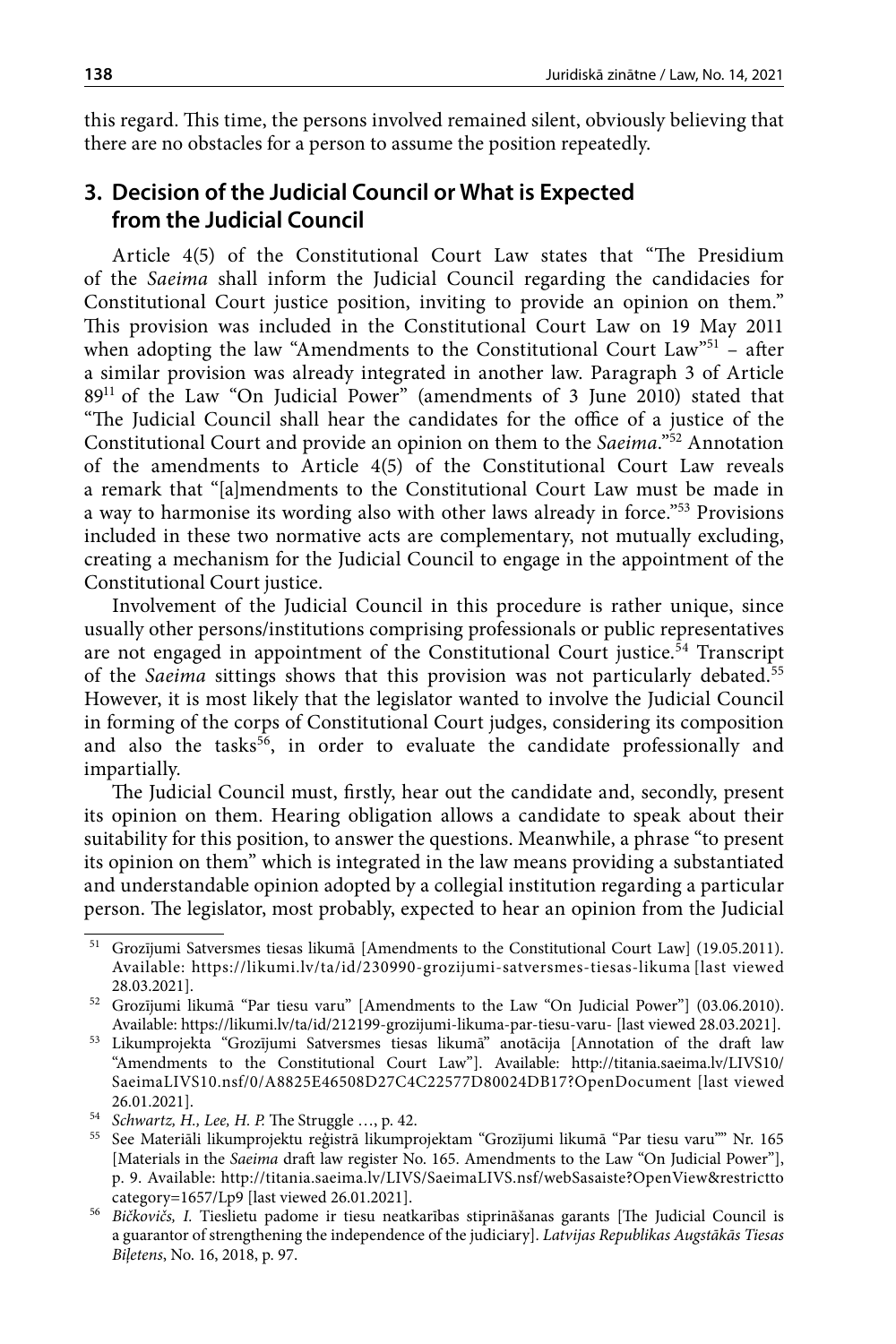Council on suitability of the candidate for given position covering two important aspects. Firstly, the Council should evaluate what the candidate has achieved and done before in his/her professional carrier. Secondly, the Council should evaluate whether the candidate is able to deliver what is expected from the Constitutional Court justice, taking into account his/her professional and personal qualities. The Judicial Council can, of course, define and come up with their own evaluation criteria.

Decisions of the Judicial Council regarding the Constitutional Court justice candidates can be divided in two groups.

Decisions of the Judicial Council regarding the Constitutional Court justice candidates were concise and constructive until 26 October 2020. They expressed support for appointing a relevant candidate to this position. It was the case with candidates S. Osipovs<sup>57</sup>, I. Ziemele<sup>58</sup>, A. Laviņš<sup>59</sup>, G. Kusiņš<sup>60</sup>, D. Rezevska<sup>61</sup>, A. Kučs<sup>62</sup>, J. Neimanis<sup>63</sup>. It is noteworthy that in these cases the Judicial Council had to express an opinion only about one nominee.

The second period outlines another reality since on 26 October 2020 when Judicial Council had to state its opinion on several candidates for this office. For the first time, the Judicial Council had defined exact criteria which it took into consideration when providing its opinion on them. Namely, evaluation was aimed at: professional authority and professional performance; contribution to development of the legal system; professional and private reputation within the framework of available data; perspective on the place and role of the Constitutional

<sup>57</sup> Tieslietu padomes 04.07.2011. lēmums Nr. 50. Par Satversmes tiesas tiesneša amata kandidāti S. Osipovu [Judicial Council's decision of 04.07.2011 No. 50. On the candidate for the position of a justice of the Constitutional Court S. Osipova]. Available:

<http://www.at.gov.lv/files/uploads/files/docs/nr50.pdf> [last viewed 26.01.2021].

<sup>58</sup> Tieslietu padomes 18.08.2014. lēmums Nr. 48. Par Satversmes tiesas tiesneša amata kandidātu [Judicial Council's decision of 18.08.2014 No. 48. On a candidate for the position of a justice of the Constitutional Court]. Available: [http://at.gov.lv/files/uploads/files/9\\_Tieslietu\\_padome/](http://at.gov.lv/files/uploads/files/9_Tieslietu_padome/Lemumi/2014/Nr.48-2014.PDF) [Lemumi/2014/Nr.48-2014.PDF](http://at.gov.lv/files/uploads/files/9_Tieslietu_padome/Lemumi/2014/Nr.48-2014.PDF) [last viewed 26.01.2021].

<sup>59</sup> Tieslietu padomes 10.03.2014. lēmums Nr. 10. Par Satversmes tiesas tiesneša amata kandidātu [Judicial Council's decision of 10.03.2014 No. 10. On a candidate for the position of a justice of the Constitutional Court]. Available: [http://at.gov.lv/files/uploads/files/9\\_Tieslietu\\_padome/](http://at.gov.lv/files/uploads/files/9_Tieslietu_padome/Lemumi/2014/Lemums Nr.10-2014.PDF) [Lemumi/2014/Lemums%20Nr.10-2014.PDF](http://at.gov.lv/files/uploads/files/9_Tieslietu_padome/Lemumi/2014/Lemums Nr.10-2014.PDF) [last viewed 26.01.2021].

 $^{60}\;$  Tieslietu padomes 27.01.2014. lēmums Nr. 1. Par Satversmes tiesas tiesneša amata kandidātu [Judicial Council's decision of 27.01.2014 No. 1. On a candidate for the position of a justice of the Constitutional Court]. Available: [http://at.gov.lv/files/uploads/files/9\\_Tieslietu\\_padome/Lemumi/2014/1\\_2014.PDF](http://at.gov.lv/files/uploads/files/9_Tieslietu_padome/Lemumi/2014/1_2014.PDF) [last viewed 26.01.2021].

<sup>61</sup> Tieslietu padomes 06.10.2015. lēmums Nr. 91. Par Satversmes tiesas tiesneša amata kandidātu [Judicial Council's decision of 06.10.2015 No. 91. On a candidate for the position of a justice of the Constitutional Court]. Available: [http://at.gov.lv/files/uploads/files/9\\_Tieslietu\\_padome/](http://at.gov.lv/files/uploads/files/9_Tieslietu_padome/Lemumi/2015/Lemums Nr. 91-2015.pdf) [Lemumi/2015/Lemums%20Nr.%2091-2015.pdf](http://at.gov.lv/files/uploads/files/9_Tieslietu_padome/Lemumi/2015/Lemums Nr. 91-2015.pdf) [last viewed 26.01.2021].

 $62$  Tieslietu padomes 15.12.2016. lēmums Nr. 87. Par Satversmes tiesas tiesneša amata kandidātu A. Kuču [Judicial Council's decision of 15.12.2016 No. 87. On the candidate for the position of a justice of the Constitutional Court A. Kučs]. Available: [http://at.gov.lv/files/uploads/files/9\\_Tieslietu\\_padome/](http://at.gov.lv/files/uploads/files/9_Tieslietu_padome/Lemumi/2016/LemumsNr_87-2016.pdf) [Lemumi/2016/LemumsNr\\_87-2016.pdf](http://at.gov.lv/files/uploads/files/9_Tieslietu_padome/Lemumi/2016/LemumsNr_87-2016.pdf) [last viewed 26.01.2021].

<sup>63</sup> Tieslietu padomes 28.11.2016. lēmums Nr. 81. Par Satversmes tiesas tiesneša amata kandidātu J. Neimani [Judicial Council's decision of 28.11.2016 No. 81. On the candidate for the position of a justice of the Constitutional Court J. Neimanis]. Available: [http://at.gov.lv/files/uploads/files/9\\_](http://at.gov.lv/files/uploads/files/9_Tieslietu_padome/Lemumi/2016/Lemusm Nr_ 81-2016.pdf) [Tieslietu\\_padome/Lemumi/2016/Lemusm%20Nr\\_%2081-2016.pdf](http://at.gov.lv/files/uploads/files/9_Tieslietu_padome/Lemumi/2016/Lemusm Nr_ 81-2016.pdf) [last viewed 26.01.2021].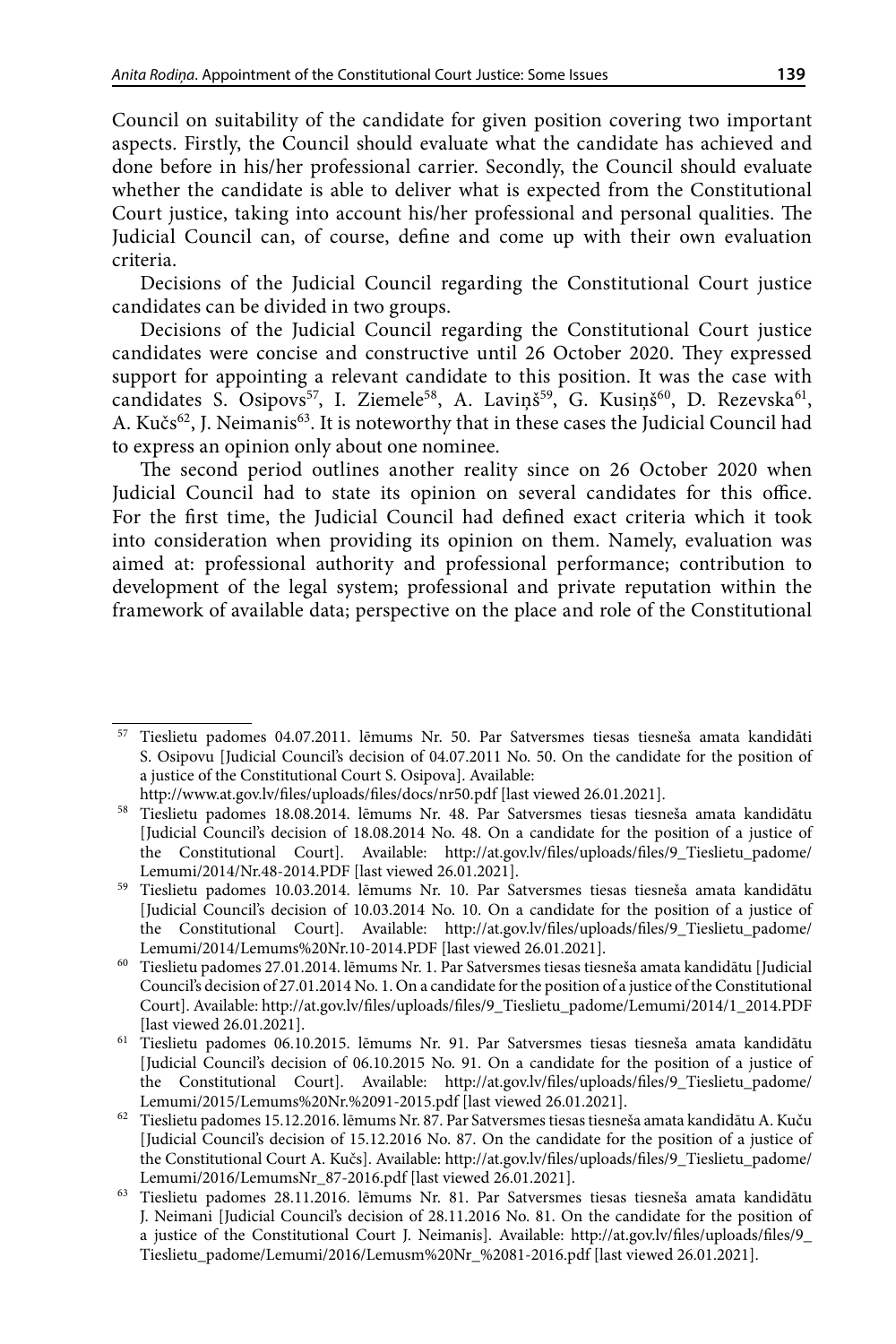Court in country.64 It can be concluded that three capacities of a candidate were subject to evaluation: evaluation of current activity (achievements), evaluation of reputation and evaluation of knowledge about the place and role of the Constitutional Court in a state.

In general, setting of precise criteria of candidate evaluation is a positive sign. They clearly indicate that Judicial Council has set high standards for the Constitutional Court justice candidates. Such criteria, most likely, will be applied also to next prospective Constitutional Court justice candidates, without ruling out a possibility to specify, redefine and change such criteria. In terms of content, the Judicial Council has taken a big step forward when evaluating the Constitutional Court justice candidates according to content and essence. It can be acknowledged as a very good practice.

In the meantime, three decisions of the Judicial Council dated 26 October 2020 revealed a brand new and unprecedented formula. Namely, on the one hand, the Judicial Council approved candidates of the Constitutional Court justice as suitable, yet expressed remarks or commentaries, for instance, "the candidate lacks wider up-to-date perspective on the place of the Constitutional Court in the State".65 If one takes into account criteria set by the Judicial Council – a perspective on place and role of the Constitutional Court in the State – such decision made by the Judicial Council may lead to think that given candidate has a perspective of the Constitutional Court concerning this criteria, but it is not wide and up-to-date, yet it has not affected the final decision. An even broader formula was included in other decision, where it was admitted that a person is a suitable candidate for the Constitutional Court justice position, nevertheless, a remark was made on lack of authority, practical experience and wider perspective on constitutional issues.<sup>66</sup> Furthermore, here it is possible to conclude that the said shortcomings have not interfered with making the final decision and they have remained insignificant, because they have not influenced the central formula that the candidate is suitable for the position.

Unfortunately, there are no other publicly available materials to understand what considerations have given rise to such remarks. Yet, it is clear that the Judicial

<sup>64</sup> Tieslietu padomes 26.10.2020. lēmums Nr. 61. Par Satversmes tiesas tiesneša amata kandidāti Inesi Nikuļcevu [Judicial Council's decision of 26.10.2020 No. 61. On the candidate for the position of a justice of the Constitutional Court Inese Nikuļceva]. Available: [http://at.gov.lv/files/uploads/](http://at.gov.lv/files/uploads/files/9_Tieslietu_padome/Lemumi/2020/TP_lemums_nr_61_2020.pdf) [files/9\\_Tieslietu\\_padome/Lemumi/2020/TP\\_lemums\\_nr\\_61\\_2020.pdf](http://at.gov.lv/files/uploads/files/9_Tieslietu_padome/Lemumi/2020/TP_lemums_nr_61_2020.pdf) [last viewed 12.04.2021]; Tieslietu padomes 26.10.2020. lēmums Nr. 60. Par Satversmes tiesas tiesneša amata kandidāti Inesi Lībiņu-Egneri [Judicial Council's decision of 26.10.2020 No. 60. On the candidate for the position of a justice of the Constitutional Court Inese Lībiņa-Egnere]. Available: [http://at.gov.lv/files/uploads/](http://at.gov.lv/files/uploads/files/9_Tieslietu_padome/Lemumi/2020/TP_lemums_nr_60_2020.pdf) [files/9\\_Tieslietu\\_padome/Lemumi/2020/TP\\_lemums\\_nr\\_60\\_2020.pdf](http://at.gov.lv/files/uploads/files/9_Tieslietu_padome/Lemumi/2020/TP_lemums_nr_60_2020.pdf) [last viewed 26.01.2021].

<sup>65</sup> Tieslietu padomes 26.10.2020. lēmums Nr. 62. Par Satversmes tiesas tiesneša amata kandidātu Gunāru Kūtri [Judicial Council's decision of 26.10.2020 No. 62. On the candidate for the position of a justice of the Constitutional Court Gunārs Kūtris]. Available: [http://at.gov.lv/files/uploads/](http://at.gov.lv/files/uploads/files/9_Tieslietu_padome/Lemumi/2020/TP_lemums_nr_62_2020.pdf) [files/9\\_Tieslietu\\_padome/Lemumi/2020/TP\\_lemums\\_nr\\_62\\_2020.pdf](http://at.gov.lv/files/uploads/files/9_Tieslietu_padome/Lemumi/2020/TP_lemums_nr_62_2020.pdf) [last viewed 26.01.2021]; Tieslietu padomes 26.10.2020. lēmums Nr. 58. Par Satversmes tiesas tiesneša amata kandidātu Ringoldu Balodi [Judicial Council's decision of 26.10.2020 No. 58. On the candidate for the position of a justice of the Constitutional Court Ringolds Balodis]. Available: [http://at.gov.lv/files/](http://at.gov.lv/files/uploads/files/9_Tieslietu_padome/Lemumi/2020/TP_lemums_nr_58_2020.pdf) [uploads/files/9\\_Tieslietu\\_padome/Lemumi/2020/TP\\_lemums\\_nr\\_58\\_2020.pdf](http://at.gov.lv/files/uploads/files/9_Tieslietu_padome/Lemumi/2020/TP_lemums_nr_58_2020.pdf) [last viewed 26.01.2021].

<sup>66</sup> Tieslietu padomes 26.10.2020. lēmums Nr. 59. Par Satversmes tiesas tiesneša amata kandidāti Inesi Druvieti [Judicial Council's decision of 26.10.2020 No. 59. On the candidate for the position of a justice of the Constitutional Court Inese Druviete]. Available: [http://at.gov.lv/files/uploads/](http://at.gov.lv/files/uploads/files/9_Tieslietu_padome/Lemumi/2020/TP_lemums_nr_59_2020.pdf) [files/9\\_Tieslietu\\_padome/Lemumi/2020/TP\\_lemums\\_nr\\_59\\_2020.pdf](http://at.gov.lv/files/uploads/files/9_Tieslietu_padome/Lemumi/2020/TP_lemums_nr_59_2020.pdf) [last viewed 26.01.2021].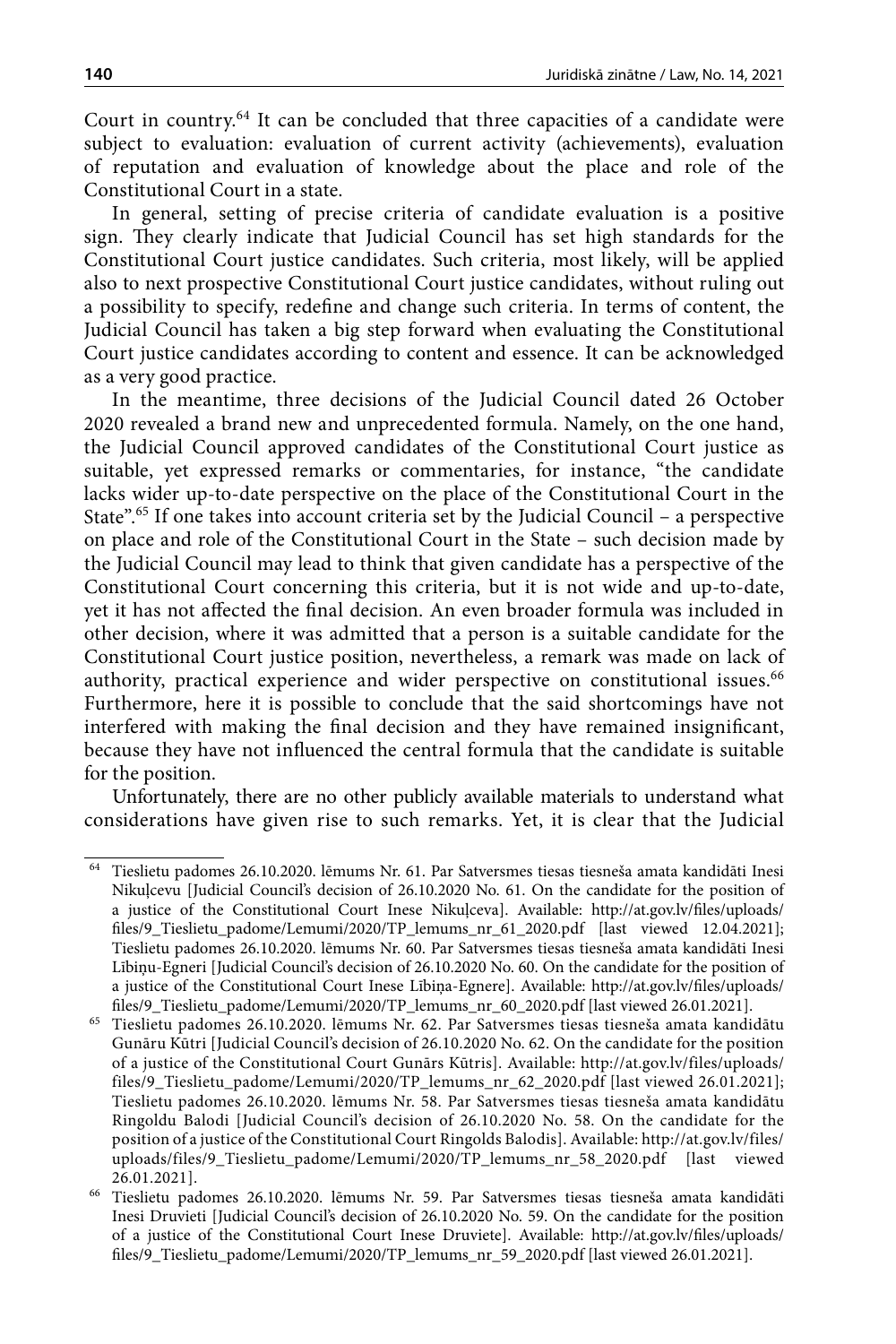Council is not merely a formal institution engaged in appointment of the Constitutional Court justice and all the future candidates of the Constitutional Court justice must take into account the named criteria.

## **Summary**

- 1. It is in the interests of the society if the best lawyers work in the Constitutional Court. A prerequisite of justice's independence and impartiality is also his/her professional competence and personal qualities. Therefore, the legislation has set a high standards and requirements for a justice candidate. Such requirements integrated in the Constitutional Court Law (Article 4, Paragraph 2) match the common trends in other European countries. They are sufficient and adequate.
- 2. Appointment of the Constitutional Court justice at the end of 2020 in Latvia was unique also because the voting for the Constitutional Court justice took place in a remote *Saeima* sitting, in platform *e-Saeima*. Furthermore, the Chair of the *Saeima* sitting had to quickly resolve an adequate application of Article 26(4) of the *Saeima* Rules of Procedure ensuring a proper voting procedure.
- 3. Even if the parliament did not manage to appoint any of 5 nominated justice candidates at the end of 2020, it does not automatically mean that the procedure of Constitutional Court justice appointment in Latvia is not good and appropriate. It was useful and correct throughout all the previous years. The problem was obviously in finding compromises in the parliament which is outside the scope of law.
- 4. Provision of the so-called "returning option" integrated in Article 7(1) of the Constitutional Court Law does not promise a safe return of the justice in his/ her position for the remaining mandate term; instead, it offers participation in the justice selection process from the start, in line with the nomination procedure in place.
- 5. Amendments to the Constitutional Court whereby the law offers a possibility for the Constitutional Court justice to return in his/her position for the remaining term reflects an understanding of current *Saeima* composition on Article 7(3) of the Constitutional Court Law that a person can assume a position of Constitutional Court justice for 10 years only once in a lifetime. If this provision were understood differently, there would be no need to amend the Constitutional Court Law and supplement this new "returning mechanism" of the justice.
- 6. Involvement of the Judicial Council in appointing of Constitutional Court justice is quite unique. The Judicial Council must, firstly, hear out the candidate and secondly, – present its opinion on him/her. Hearing obligation allows a candidate to speak about his/her suitability for this position, to answer the questions. Meanwhile, a phrase "to present its opinion on them" which is integrated in the law means providing a substantiated and understandable opinion adopted by a collegial institution regarding suitability of particular person for the position.
- 7. Opinion of the Judicial Council on suitability of a candidate for given position can cover two important aspects. Firstly, the Council should evaluate what the candidate has achieved and done before in his/her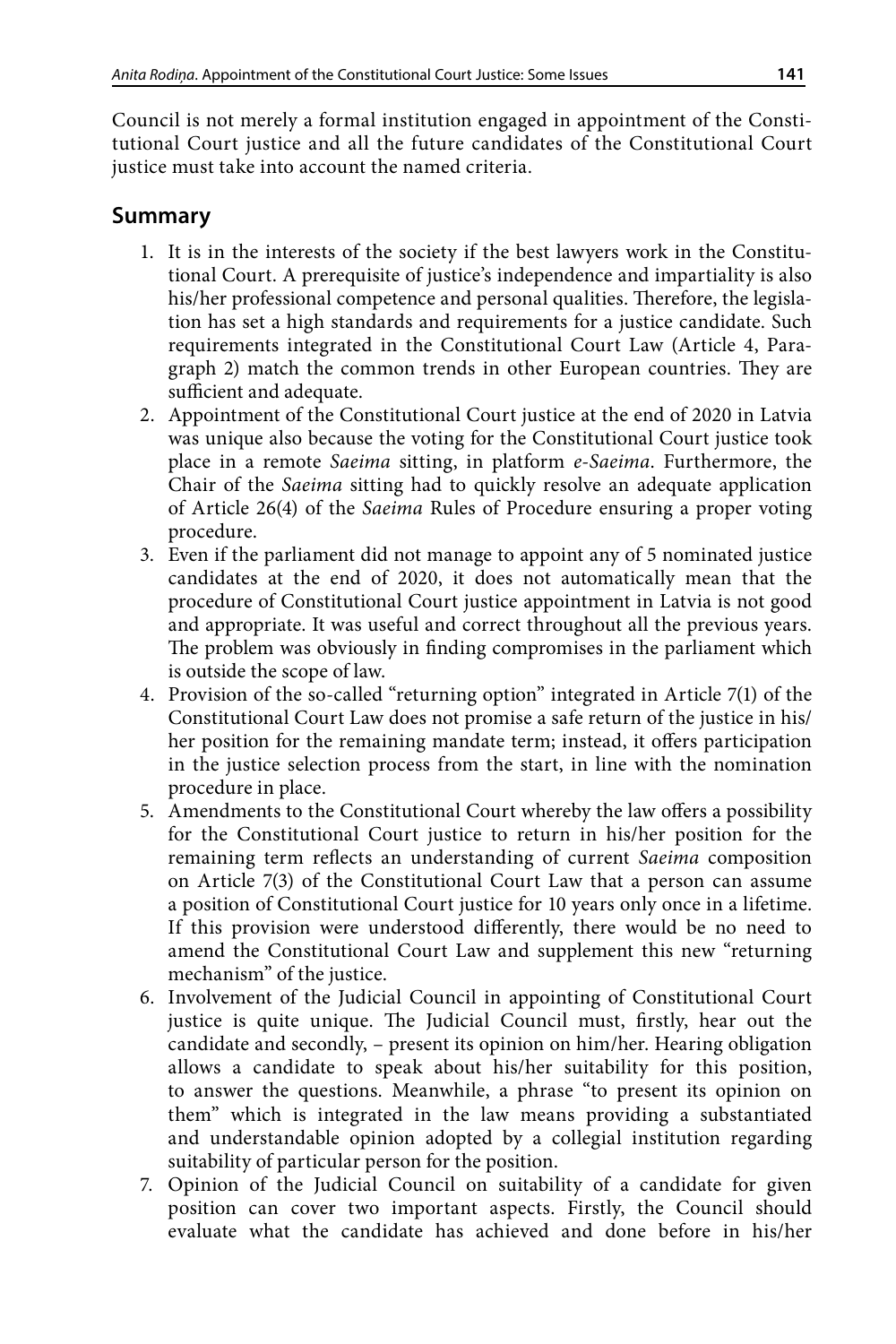professional life (career). Secondly, the Council should evaluate whether the candidate will be able to perform what is expected from the Constitutional Court justice, by considering his or her professional and personal qualities.

8. Determination of evaluation criteria for the candidate by the Judicial Council is a good practice, and the criteria already defined clearly shows that the Judicial Council has set high standards for Constitutional Court justice candidates. The Judicial Council is not merely a formal institution engaged in appointment procedure to the Constitutional Court justice office, and all future candidates must take into account the named criteria.

## **Sources**

#### **Bibliography**

- 1. *Barak, A*. The Judge in a Democracy. Princeton: Princeton University Press, 2008.
- 2. *Bičkovičs, I.* Tieslietu padome ir tiesu neatkarības stiprināšanas garants [The Judicial Council is a guarantor of strengthening the independence of the judiciary]. *Latvijas Republikas Augstākās Tiesas Biļetens*, No. 16, 2018.
- 3. *De Visser, M.* Constitutional Review in Europe: A Comparative Analysis. Oxford: Hart Publishing, 2014.
- 4. *Engstad, N. A.* (ed.), et al. The Independence of Judges. The Netherlands: Eleven International Publishing, 2014. Available: [http://ebookcentral.proquest.com/lib/lulv/detail.](http://ebookcentral.proquest.com/lib/lulv/detail.action?docID=1922214) [action?docID=1922214](http://ebookcentral.proquest.com/lib/lulv/detail.action?docID=1922214) [last viewed 15.01.2021].
- 5. *[Ferejohn](https://scholarship.law.duke.edu/do/search/?q=author_lname:%22Ferejohn%22 author_fname:%22John%22&start=0&context=1022222), J.* Judicializing Politics, Politicizing Law. L*aw and* C*ontemporary* P*roblems*, Vol. 65, No. 3, Summer 2002.
- 6. *Levits, E.* Par dažiem tiesneša neatkarības aspektiem [On some aspects of the independence of a judge]. *Latvijas Republikas Augstākās Tiesas Biļetens*, No. 16, 2018.
- 7. *Lībiņa-Egnere, I*. Par e-Saeimas jauno platformu un tās priekšrocībām [About the new *e-Saeima* platform and its advantages]. *Jurista Vārds*, No. 23(1133), 09.06.2020.
- 8. *Meistare, D.* Saeimas Juridiskā biroja viedoklis par Saeimas attālinātajām sēdēm [Opinion of the Legal Bureau of the *Saeima* on remote sittings of the *Saeima*]. *Jurista Vārds*, No. 24/25(1134/1135), 16.06.2020.
- 9. *Neimanis, J.* Tiesneša atkārtotas apstiprināšanas aizliegums Satversmes tiesā [Prohibition of reapproval of a judge in the Constitutional Court]. *Jurista Vārds*, No. 4(1166), 26.01.2021.
- 10. *Pleps, J*. Saeima turpina noturēt sēdes attālinātā veidā [The *Saeima* continues to hold sittings remotely]. *Jurista Vārds*, No. 24/25(1134/1135), 16.06.2020.
- 11. *Priekulis, J.* Par tiesībām atkārtoti ieņemt Satversmes tiesas tiesneša amatu [On the right to rehold the position of a judge of the Constitutional Court]. *Jurista Vārds*, No. 4(1166), 26.01.2021.
- 12. *Rodiņa, A., Spale, A.* Satversmes 85. panta komentārs [Commentary to Article 85 of the Constitution]. In: Latvijas Republikas Satversmes komentāri. VI nodaļa. Tiesa. VII nodaļa. Valsts kontrole [Comments on the Constitution of the Republic of Latvia. Chapter VI. The Court. Chapter VII. State Control]. Collective of authors, scientific ed. Prof. *Balodis, R*. Rīga: Latvijas Vēstnesis, 2013.
- 13. *Sadurski, W*. Rights Before Courts: A Study of Constitutional Courts in Postcommunist States of Central and Eastern Europe. The Netherlands: Springer, 2005.
- 14. *Safjan, M*. [Politics and Constitutional Courts \(Judge's Personal Perspective\)](https://primolatvija.hosted.exlibrisgroup.com/primo-explore/fulldisplay?docid=TN_jstor_archive_1041275087&context=PC&vid=371KISCLU_VU1&lang=lv_LV&search_scope=default_scope&adaptor=primo_central_multiple_fe&tab=default_tab&query=any,contains,Safjan Marek&offset=0). *Polish Sociological Review*, Issue 1, January 2009.
- 15. *Schwartz, H*.*, Lee, H. P.* (eds.). The Struggle for Constitutional Justice in Post-Communist Europe. Chicago: University of Chicago Press, 2000.
- 16. *Shetreet, S.* Judicial Independence and Accountability: Core Values in Liberal Democracies. In: Judiciaries in Comparative Perspective. Cambridge: Cambridge University Press, 2011. Available: <http://ebookcentral.proquest.com/lib/lulv/detail.action?docID=775093> [last viewed 28.03.2021].
- 17. *Shetreet, Sh*.*, Forsyth, Ch*. (eds.). The Culture of Judicial Independence: Conceptual Foundations and Practical Challenges. Leiden: BRILL, 2011.
- 18. *Sweet, A. S.* Governing with Judges: Constitutional Politics in Europe. Oxford: Oxford University Press, 2000.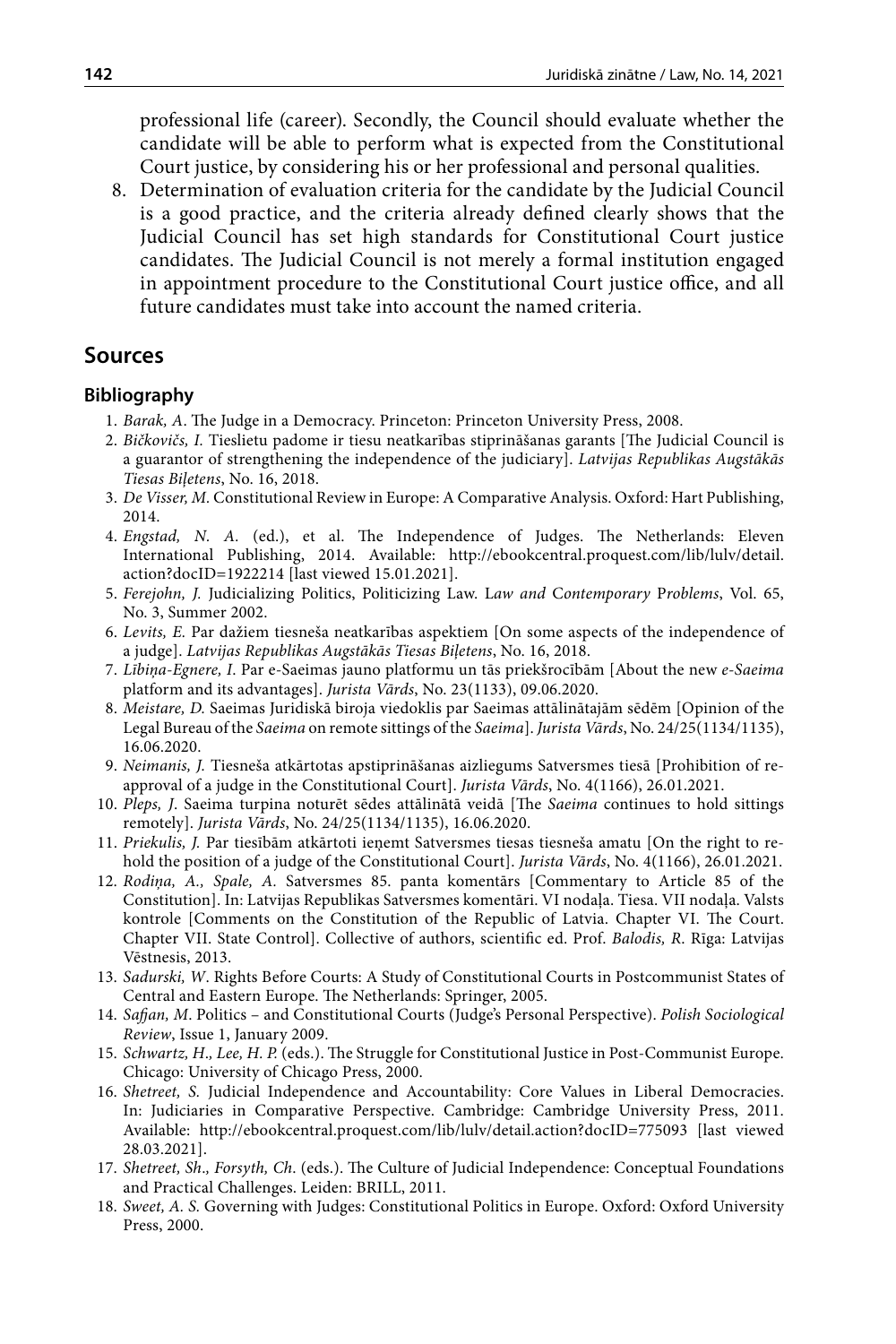## **Legal Acts**

- 1. Latvijas Republikas Satversme [The Constitution of the Republic of Latvia] (15.02.1922). Available: https://likumi.lv/ta/id/57980-latvijas-republikas-satversme [last viewed 28.03.2021].
- 2. Constitution of 4 October 1958. Available: [https://www.conseil-constitutionnel.fr/sites/default/](https://www.conseil-constitutionnel.fr/sites/default/files/as/root/bank_mm/anglais/constiution_anglais_oct2009.pdf) [files/as/root/bank\\_mm/anglais/constiution\\_anglais\\_oct2009.pdf](https://www.conseil-constitutionnel.fr/sites/default/files/as/root/bank_mm/anglais/constiution_anglais_oct2009.pdf) [last viewed 26.01.2021].
- 3. The Constitution of The Republic of Poland. Available: [https://trybunal.gov.pl/en/about-the](https://trybunal.gov.pl/en/about-the-tribunal/legal-basis/the-constitution-of-the-republic-of-poland/)[tribunal/legal-basis/the-constitution-of-the-republic-of-poland/](https://trybunal.gov.pl/en/about-the-tribunal/legal-basis/the-constitution-of-the-republic-of-poland/) [last viewed 28.03.2021].
- 4. Constitution of Slovenia. Available: <https://www.us-rs.si/legal-basis/constitution/?lang=en> [last viewed 28.03.2021].
- 5. [The Constitution of the Slovak Republic.](https://www.concourt.am/armenian/legal_resources/world_constitutions/constit/slovakia/slovak-e.htm) Available: [https://www.prezident.sk/upload-files/46422.](https://www.prezident.sk/upload-files/46422.pdf) [pdf](https://www.prezident.sk/upload-files/46422.pdf) [last viewed 28.03.2021].
- 6. Act on the Federal Constitutional Court. Available: https://www.bundesverfassungsgericht.de/ SharedDocs/Downloads/EN/Gesetze/BVerfGG.pdf?\_\_blob=publicationFile&v=10 [last viewed 28.03.2021].
- 7. Saeimas kārtības rullis [*Saeima* Rules of Procedure] (28.07.1994). Available: [https://likumi.lv/ta/](https://likumi.lv/ta/id/57517-saeimas-kartibas-rullis) [id/57517-saeimas-kartibas-rullis](https://likumi.lv/ta/id/57517-saeimas-kartibas-rullis) [last viewed 28.03.2021].
- 8. Satversmes tiesas likums [Constitutional Court Law] (05.06.1996). Available: https://likumi.lv/ ta/id/63354-satversmes-tiesas-likums [last viewed 28.03.2021].
- 9. Grozījumi [Satversmes tiesas likumā](https://likumi.lv/ta/id/63354-satversmes-tiesas-likums) [Amendments to the Constitutional Court Law] (03.09.2020). Available: <https://www.vestnesis.lv/op/2020/178.5>[last viewed 28.03.2021].
- 10. Grozījumi Satversmes tiesas likumā [Amendments to the Constitutional Court Law] (19.05.2011). Available: https://likumi.lv/ta/id/230990-grozijumi-satversmes-tiesas-likuma [last viewed 28.03.2021].
- 11. Grozījumi likumā "Par tiesu varu" [Amendments to the Law "On Judicial Power"] (03.06.2010). Available: https://likumi.lv/ta/id/212199-grozijumi-likuma-par-tiesu-varu- [last viewed 28.03.2021].
- 12. Ministru kabineta 2020. gada 6. novembra rīkojums Nr. 655 "Par ārkārtējās situācijas izsludināšanu" [Cabinet of Ministers Order of 6 November 2020 No. 655 "On the declaration of an extraordinary situation]. *[Latvijas Vēstnesis](https://www.vestnesis.lv/ta/id/318517-par-arkartejas-situacijas-izsludinasanu)*, No. 216A, 06.11.2020.

### **Case Law**

- 1. Judgement of the European Court of Human Rights *Case of Findlay v. The United* (application No. 22107/93), para. 73. Available: http://hudoc.echr.coe.int/eng?i=001-58016 [last viewed 28.03.2021].
- 2. Judgement of 12 March 2021 by the Constitutional Court of the Republic of Latvia in case No. 2020-37-0106, para. 4.2.24. Available: [https://www.satv.tiesa.gov.lv/web/viewer.html?file=https://](https://www.satv.tiesa.gov.lv/web/viewer.html?file=https://www.satv.tiesa.gov.lv/wp-content/uploads/2020/07/2020-37-0106_spriedums-1.pdf%23search=2020-37-0106) [www.satv.tiesa.gov.lv/wp-content/uploads/2020/07/2020-37-0106\\_spriedums-1.](https://www.satv.tiesa.gov.lv/web/viewer.html?file=https://www.satv.tiesa.gov.lv/wp-content/uploads/2020/07/2020-37-0106_spriedums-1.pdf%23search=2020-37-0106) [pdf#search=2020-37-0106](https://www.satv.tiesa.gov.lv/web/viewer.html?file=https://www.satv.tiesa.gov.lv/wp-content/uploads/2020/07/2020-37-0106_spriedums-1.pdf%23search=2020-37-0106) [last viewed 28.03.2021].
- 3. Judgement of 26 October 2017 by the Constitutional Court of the Republic of Latvia in case No. 2016-31-01. Available: [https://www.satv.tiesa.gov.lv/web/viewer.html?file=/wp-content/](https://www.satv.tiesa.gov.lv/web/viewer.html?file=/wp-content/uploads/2016/12/2016-31-01_Judgment_ENG-3.pdf#search=2016-31-01) [uploads/2016/12/2016-31-01\\_Judgment\\_ENG-3.pdf#search=2016-31-01](https://www.satv.tiesa.gov.lv/web/viewer.html?file=/wp-content/uploads/2016/12/2016-31-01_Judgment_ENG-3.pdf#search=2016-31-01) [last viewed 28.03.2021].
- 4. Judgement of 18 January 2010 by the Constitutional Court of the Republic of Latvia in case No. 2009-11-01. Available: [https://www.satv.tiesa.gov.lv/web/viewer.html?file=/wp-content/](https://www.satv.tiesa.gov.lv/web/viewer.html?file=/wp-content/uploads/2009/05/2009-11-01_Spriedums_ENG.pdf#search=2009-) [uploads/2009/05/2009-11-01\\_Spriedums\\_ENG.pdf#search=2009-](https://www.satv.tiesa.gov.lv/web/viewer.html?file=/wp-content/uploads/2009/05/2009-11-01_Spriedums_ENG.pdf#search=2009-) [last viewed 28.03.2021].
- 5. Judgement of 14 December 2010 by the Constitutional Court of the Republic of Latvia in case No. 2010-39-01. Available: [https://www.satv.tiesa.gov.lv/web/viewer.html?file=/wp](https://www.satv.tiesa.gov.lv/web/viewer.html?file=/wp-content/uploads/2010/05/2010-39-01_Spriedums_ENG.pdf#search=2010-39-01)[content/uploads/2010/05/2010-39-01\\_Spriedums\\_ENG.pdf#search=2010-39-01](https://www.satv.tiesa.gov.lv/web/viewer.html?file=/wp-content/uploads/2010/05/2010-39-01_Spriedums_ENG.pdf#search=2010-39-01) [last viewed 28.03.2021].
- 6. Judgment of 18 October 2007 by the Constitutional Court in case No. 2007-03-01. Available: [https://www.satv.tiesa.gov.lv/web/viewer.html?file=/wp-content/uploads/2007/01/2007-03-01\\_](https://www.satv.tiesa.gov.lv/web/viewer.html?file=/wp-content/uploads/2007/01/2007-03-01_Spriedums_ENG.pdf%23search=2007-03-01) [Spriedums\\_ENG.pdf#search=2007-03-01](https://www.satv.tiesa.gov.lv/web/viewer.html?file=/wp-content/uploads/2007/01/2007-03-01_Spriedums_ENG.pdf%23search=2007-03-01) [last viewed 28.03.2021].
- 7. Judgement of 5 November 2004 by the Constitutional Court of the Republic of Latvia in case No. 2004-04-01, para. 10.1. Available: https://www.satv.tiesa.gov.lv/web/viewer.html?file=/wpcontent/uploads/2004/04/2004-04-01\_Spriedums\_ENG.pdf#search=2004-04-01 [last viewed 28.03.2021].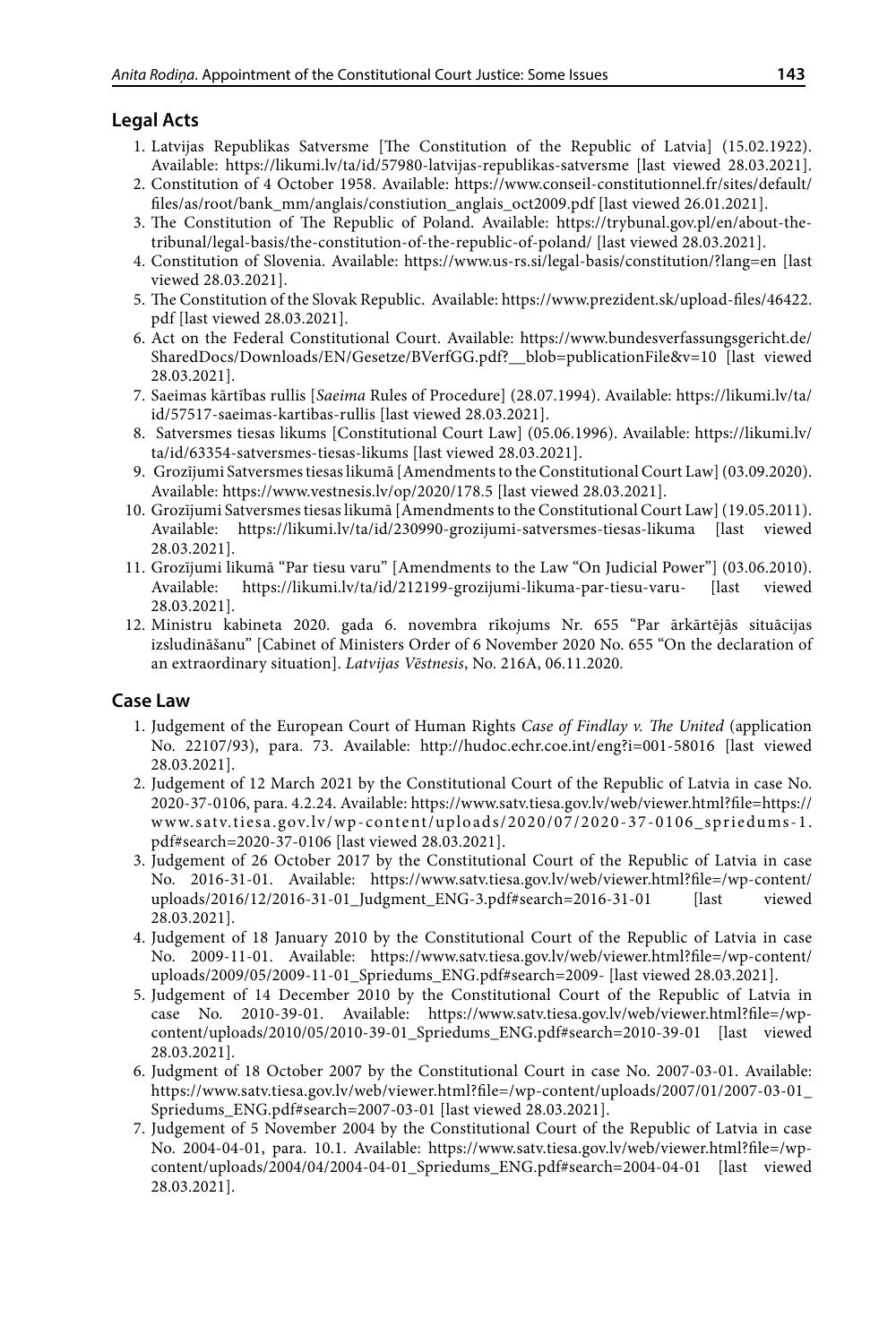#### **Other Sources**

- 1. Sāks pildīt EST tiesneša pienākumus [Will start the duties of a judge of the CJEU]. *Jurista Vārds*, No. 39(1149), 29.09.2020.
- 2. E-Saeima. Available: <https://www.saeima.lv/lv/likumdosana/saeimas-sedes/e-saeima/>[last viewed 28.03.2021].
- 3. The Composition of Constitutional Courts. European Commission for Democracy Through Law, CDL-STD(1997)020. Available: [https://www.venice.coe.int/webforms/documents/default.](https://www.venice.coe.int/webforms/documents/default.aspx?pdffile=CDL-STD(1997)020-e) [aspx?pdffile=CDL-STD\(1997\)020-e](https://www.venice.coe.int/webforms/documents/default.aspx?pdffile=CDL-STD(1997)020-e) [last viewed 28.03.2021].
- 4. Materiāli likumprojektu reģistrā likumprojektam "Grozījumi likumā "Par tiesu varu"" Nr. 165 [Materials in the *Saeima* draft law register No. 165. Amendments to the Law on the Judiciary], p. 9. Available: [http://titania.saeima.lv/LIVS/SaeimaLIVS.nsf/webSasaiste?OpenView&restrictto](http://titania.saeima.lv/LIVS/SaeimaLIVS.nsf/webSasaiste?OpenView&restricttocategory=1657/Lp9) [category=1657/Lp9](http://titania.saeima.lv/LIVS/SaeimaLIVS.nsf/webSasaiste?OpenView&restricttocategory=1657/Lp9) [last viewed 26.01.2021].
- 5. Valsts prezidenta paziņojums Nr. 8 "Valsts konstitucionālo orgānu darbības pamatprincipi ārkārtējā situācijā" [\[President Notification No. 8 "Basic Principles of Activity of State](https://likumi.lv/ta/en/en/id/313400)  [Constitutional Bodies in an Extraordinary Situation"\]](https://likumi.lv/ta/en/en/id/313400), para. 3. Available: [https://likumi.lv/ta/en/](https://likumi.lv/ta/en/en/id/313400) [en/id/313400](https://likumi.lv/ta/en/en/id/313400) [last viewed 28.03.2021].
- 6. Lēmumprojekta teksts: "Par Satversmes tiesas tiesneša apstiprināšanu" [Text of the draft decision]. Available: https://titania.saeima.lv/LIVS13/saeimalivs\_lmp.nsf/0/D2C8717CB92BA9A7C225860 F00321943?OpenDocument [last viewed 26.01.2021].
- 7. Saeimas Juridiskās komisijas 2020. gada 27. oktobra sēdes protokols Nr. 151 [Minutes of the sitting of the *Saeima* Legal Commission of 27 October 2020 No. 151]. Available: [http://](http://titania.saeima.lv/livs/saeimasnotikumi.nsf/0/06dba78d96c5e0b2c225860800463b84/$FILE/PR_2020_10_27_10_00_JK.pdf) [titania.saeima.lv/livs/saeimasnotikumi.nsf/0/06dba78d96c5e0b2c225860800463b84/\\$FILE/](http://titania.saeima.lv/livs/saeimasnotikumi.nsf/0/06dba78d96c5e0b2c225860800463b84/$FILE/PR_2020_10_27_10_00_JK.pdf) [PR\\_2020\\_10\\_27\\_10\\_00\\_JK.pdf](http://titania.saeima.lv/livs/saeimasnotikumi.nsf/0/06dba78d96c5e0b2c225860800463b84/$FILE/PR_2020_10_27_10_00_JK.pdf) [last viewed 26.01.2021].
- 8. Latvijas Republikas 13. Saeimas rudens sesijas četrdesmit trešā (attālinātā ārkārtas) sēde 2020. gada 21. decembrī  $[($ Remote extraordinary) sitting of the  $13<sup>th</sup>$  autumn session of the *Saeima* of the Republic of Latvia on 21 December 2020]. Available: [https://www.saeima.lv/steno/](https://www.saeima.lv/steno/Saeima10/Skana/1221_001-1200.htm) [Saeima10/Skana/1221\\_001-1200.htm](https://www.saeima.lv/steno/Saeima10/Skana/1221_001-1200.htm) [last viewed 26.01.2021].
- 9. Latvijas Republikas 13. Saeimas rudens sesijas pirmā (ārkārtas) sēde 2020. gada 3. septembrī [The first extraordinary sitting of the autumn session of 13th *Saeima* of the Republic of Latvia on 3 September 2020]. Available: [http://titania.saeima.lv/LIVS13/saeimalivs13.nsf/0/27CBAA76F2](http://titania.saeima.lv/LIVS13/saeimalivs13.nsf/0/27CBAA76F2E67346C22585DE0022D824?OpenDocument) [E67346C22585DE0022D824?OpenDocument](http://titania.saeima.lv/LIVS13/saeimalivs13.nsf/0/27CBAA76F2E67346C22585DE0022D824?OpenDocument) [last viewed 26.01.2021].
- 10. Latvijas Republikas 13. Saeimas ārkārtas sesijas attālinātā sēde 2020. gada 2. jūlijā [Remote sitting of extraordinary session of 13th *Saeima* of the Republic of Latvia remote sitting of an emergency session July 2, 2020]. Available: [http://titania.saeima.lv/LIVS13/saeimalivs13.nsf/0/E7DA72F069](http://titania.saeima.lv/LIVS13/saeimalivs13.nsf/0/E7DA72F06903BD48C22585EE004A44C5?OpenDocument) [03BD48C22585EE004A44C5?OpenDocument](http://titania.saeima.lv/LIVS13/saeimalivs13.nsf/0/E7DA72F06903BD48C22585EE004A44C5?OpenDocument) [last viewed 26.01.2021].
- 11. Ministru prezidenta biedra, Tieslietu ministra J. Bordāna 18.05.2020. vēstule Nr. 1-11/1636 Latvijas Republikas Saeimas Juridiskās komisijas priekšsēdētājam J. Jurašam [Deputy Prime Minister, Minister of Justice J. Bordāns 18.05.2020. letter No. 1-11/1636 to the Chairman of the Legal Commission of the *Saeima* of the Republic of Latvia J. Jurass]. Available: [http://titania.](http://titania.saeima.lv/LIVS13/SaeimaLIVS13.nsf/0/B060CCA35A65CEA9C225856D0022CA49?OpenDocument) [saeima.lv/LIVS13/SaeimaLIVS13.nsf/0/B060CCA35A65CEA9C225856D0022CA49?OpenDocu](http://titania.saeima.lv/LIVS13/SaeimaLIVS13.nsf/0/B060CCA35A65CEA9C225856D0022CA49?OpenDocument) [ment](http://titania.saeima.lv/LIVS13/SaeimaLIVS13.nsf/0/B060CCA35A65CEA9C225856D0022CA49?OpenDocument) [last viewed 26.01.2021].
- 12. Likumprojekta "Grozījumi Satversmes tiesas likumā" anotācija [Annotation of the draft law "Amendments to the Constitutional Court Law"]. Available: [http://titania.saeima.lv/LIVS10/](http://titania.saeima.lv/LIVS10/SaeimaLIVS10.nsf/0/A8825E46508D27C4C22577D80024DB17?OpenDocument) [SaeimaLIVS10.nsf/0/A8825E46508D27C4C22577D80024DB17?OpenDocument](http://titania.saeima.lv/LIVS10/SaeimaLIVS10.nsf/0/A8825E46508D27C4C22577D80024DB17?OpenDocument) [last viewed 26.01.2021].
- 13. Latvijas Republikas Ministru kabinetu veidojošo 13. Saeimas frakciju sadarbības līgums [Cooperation Agreement of the 13th *Saeima* Factions Forming the Cabinet of Ministers of the Republic of Latvia]. Available: https://mk.gov.lv/sites/default/files/editor/sadarbibas\_ligums\_ gala-redakcija\_red.pdf [last viewed 26.01.2021].
- 14. Tieslietu padomes 26.10.2020. lēmums Nr. 58. [Par Satversmes tiesas tiesneša amata kandidātu](http://at.gov.lv/files/uploads/files/9_Tieslietu_padome/Lemumi/2020/TP_lemums_nr_58_2020.pdf)  [Ringoldu Balodi](http://at.gov.lv/files/uploads/files/9_Tieslietu_padome/Lemumi/2020/TP_lemums_nr_58_2020.pdf) [Judicial Council's decision of 26.10.2020 No. 58. On the candidate for the position of a justice of the Constitutional Court Ringolds Balodis]. Available: [http://at.gov.](http://at.gov.lv/files/uploads/files/9_Tieslietu_padome/Lemumi/2020/TP_lemums_nr_58_2020.pdf) [lv/files/uploads/files/9\\_Tieslietu\\_padome/Lemumi/2020/TP\\_lemums\\_nr\\_58\\_2020.pdf](http://at.gov.lv/files/uploads/files/9_Tieslietu_padome/Lemumi/2020/TP_lemums_nr_58_2020.pdf) [last viewed 26.01.2021].
- 15. Tieslietu padomes 26.10.2020. lēmums Nr. 59.  [Par Satversmes tiesas tiesneša amata kandidāti](http://at.gov.lv/files/uploads/files/9_Tieslietu_padome/Lemumi/2020/TP_lemums_nr_58_2020.pdf)  Inesi Druvieti [Judicial Council's decision of 26.10.2020 No. 59. On the candidate for the position of a justice of the Constitutional Court Inese Druviete]. Available: [http://at.gov.lv/files/uploads/](http://at.gov.lv/files/uploads/files/9_Tieslietu_padome/Lemumi/2020/TP_lemums_nr_59_2020.pdf) [files/9\\_Tieslietu\\_padome/Lemumi/2020/TP\\_lemums\\_nr\\_59\\_2020.pdf](http://at.gov.lv/files/uploads/files/9_Tieslietu_padome/Lemumi/2020/TP_lemums_nr_59_2020.pdf) [last viewed 26.01.2021].